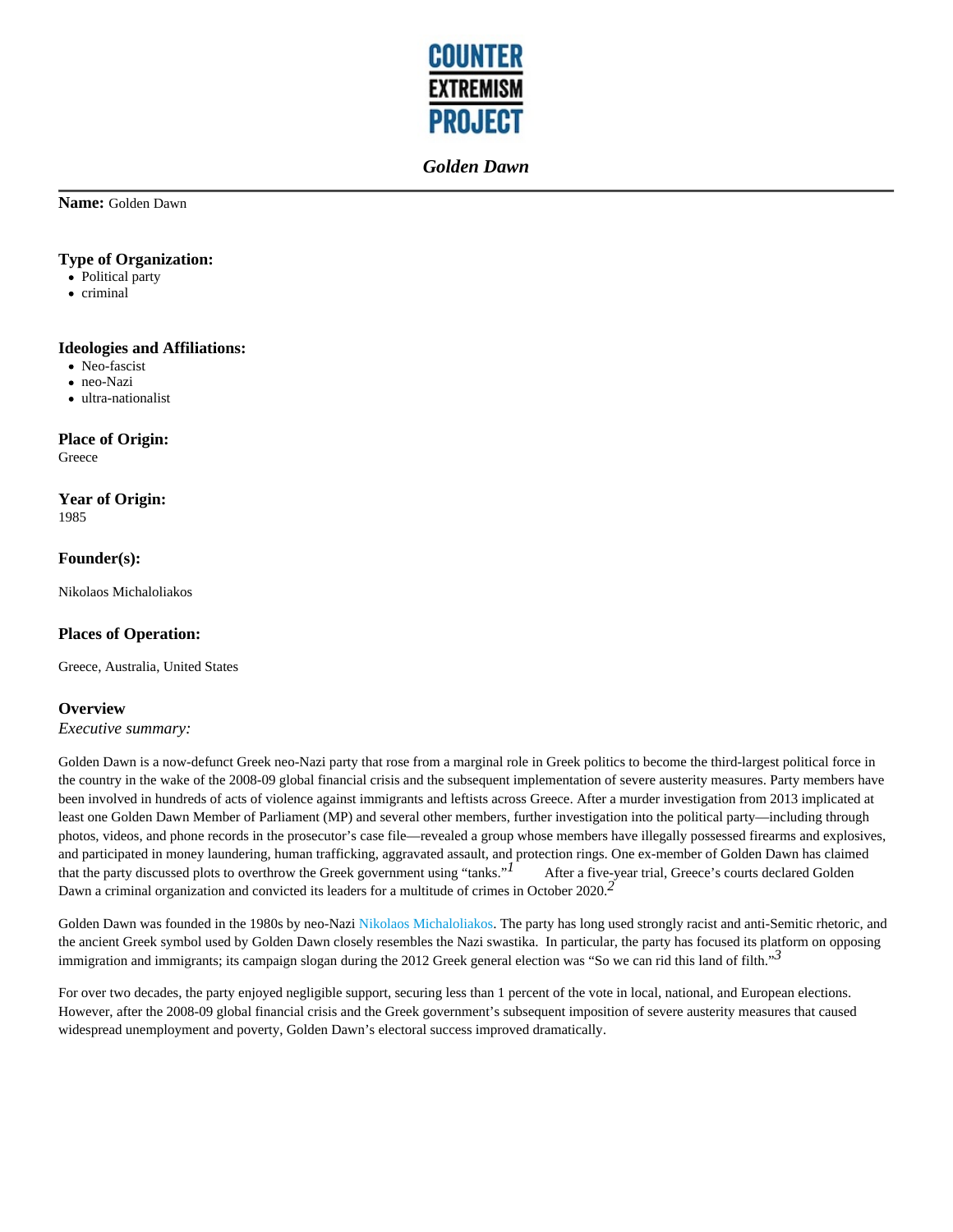

As welfare provision and public services were dramatically rolled back in recent years due to the austerity measures, Golden Dawn worked to fill this gap. The party provided a range of social services—particularly to poverty-stricken working-class families—including soup kitchens, medical advice, "Greek-only" blood banks, and donations of food and clothing. The exclusive availability of these services to Greek citizens led Athens Major George Kaminis in 2013 to refer to them as "soup kitchens of hatred."*4* 

In the 2012 Greek general election, Golden Dawn secured just under 7 percent of the countrywide vote, which translated into 18 seats in the Greek parliament and made the party the fifth-largest political force in Greece. Since then, Golden Dawn had been able to maintain its electoral success in successive local and European elections and even increased its share of the vote.<sup>5</sup> In 2014, Golden Dawn was elected to the European Parliament, taking three of 21 available seats for Greece. However, one elected Member of the European Parliament (MEP)—Eleftherios Synadinos—resigned from Golden Dawn in April 2018 and founded the Patriotic Radical Union (PAT.RI.E.). He resumed his MEP function as a non-attached member.<sup>6</sup> Following the result of the European elections in 2014, Golden Dawn constituted the third-largest political force in Greece. In the September 2015 elections, Golden Dawn again finished third in Greece's general elections, despite key leaders having to run for office behind bars.*7* In July 2019 national elections, however, Golden Dawn won less than 3 percent of the vote and failed to meet the mandated voter threshold to send representatives to the Greek parliament.*8* 

Golden Dawn long matched political action with violence, with its members taking part in hundreds of violent attacks. Golden Dawn members are also suspected of responsibility for the murders of two immigrants.<sup>9</sup> Beginning in 2014, Golden Dawn tried to soften its image, attempting to rebrand itself as a nationalist organization and claiming that prior Golden Dawn references to the Nazi Party were "youthful indiscretions."*10*  In order to appeal to more middle-class voters, Golden Dawn candidates in subsequent European elections included university professors, lawyers, surgeons, businesspeople, and a former NATO commander. However, despite these cosmetic image changes, Golden Dawn's violent attacks against immigrants and leftists continue.

The murder of anti-fascist rapper Pavlos Fyssas in September 2013 by Golden Dawn member Giorgos Roupakias triggered widespread outrage across Greece and led to a government-led crackdown on the group. As the Greek constitution does not permit banning political parties, the government attempted to limit the group's activities and funding through criminal investigations and prosecutions. In February 2015, a judicial panel charged 69 key party leaders—including several MPs—with belonging to a criminal organization, as well as possession of illegal weaponry, extortion, bodily harm, and murder. On March 20, 2015, all detained Golden Dawn members were released because Greek law allows for a maximum pre-trial detention period of 18 months.<sup>11</sup> The trial commenced on April 20, 2015, and a verdict was reached on October 7, 2020. *12* 

As the criminal investigations have led to a discontinuation of Golden Dawn's state funding for the party—previously a major source of the party's income—Golden Dawn sought to explore international avenues to widen its reach and to attract funding by opening offices in the United States and Canada where large Greek diaspora communities exist. Golden Dawn also used the trials to present itself as the victim of state repression.*13*  On November 6, 2019, party leader and founder Nikos Michaloliakos took the stand for the first time. He denied charges of running a criminal organization and claimed the accusations were a political tactic to denigrate and dismantle Golden Dawn.*14* 

After a five-year trial, on October 7, 2020, the Athens Appeals Court declared Golden Dawn a criminal organization and found 13 of its leaders guilty of running a criminal organization. More than 68 defendants, including the entire group's leadership, faced charges of operating a criminal organization while posing as a political group, attempted murder, possession of weapons, and employing violence to remove political rivals, migrants, and communists. The trial was the largest court hearing of Nazis to have taken place since the Nuremberg trials of 1945 to 1949 where 24 major political and military leaders of Nazi Germany were brought to trial before the International Military Tribunal. According to the *Guardian*, the case file included hundreds of incriminating videos and more than 6,000 documents of testimonies describing Golden Dawn's organizational structure and activities which glorified Nazi culture.*15* 

In total, the court convicted 50 people—including 18 former Golden Dawn politicians—for membership in a criminal organization.*16*  Additionally, Giorgos Roupakias was convicted with murdering anti-fascist rapper Pavlos Fyssas, and 15 other members were convicted of conspiracy in the killing of Fyssas. Other convictions include five members found guilty of the attempted murder of an Egyptian fisherman, and four others convicted of grievous bodily harm for an attack on communist trade unionists.<sup>17</sup> Party leader Nicholas Michaloliakos was sentenced to 13 years in prison. Other leaders receive sentences ranging from five to 13 years.Bill Chappell and Joanna Kakiss, "Golden Dawn: Leader Of Greek Neo-Nazi Party Sentenced To 13 Years In Prison," NPR, October 14, 2020, https://www.npr.org/2020/10/14/923605755/goldendawn-leader-of-greek-neo-nazi-party-sentenced-to-13-years-in-prison; Matina Stevis-Gridneff, "Greece Wants Him in Prison. Instead, He's in the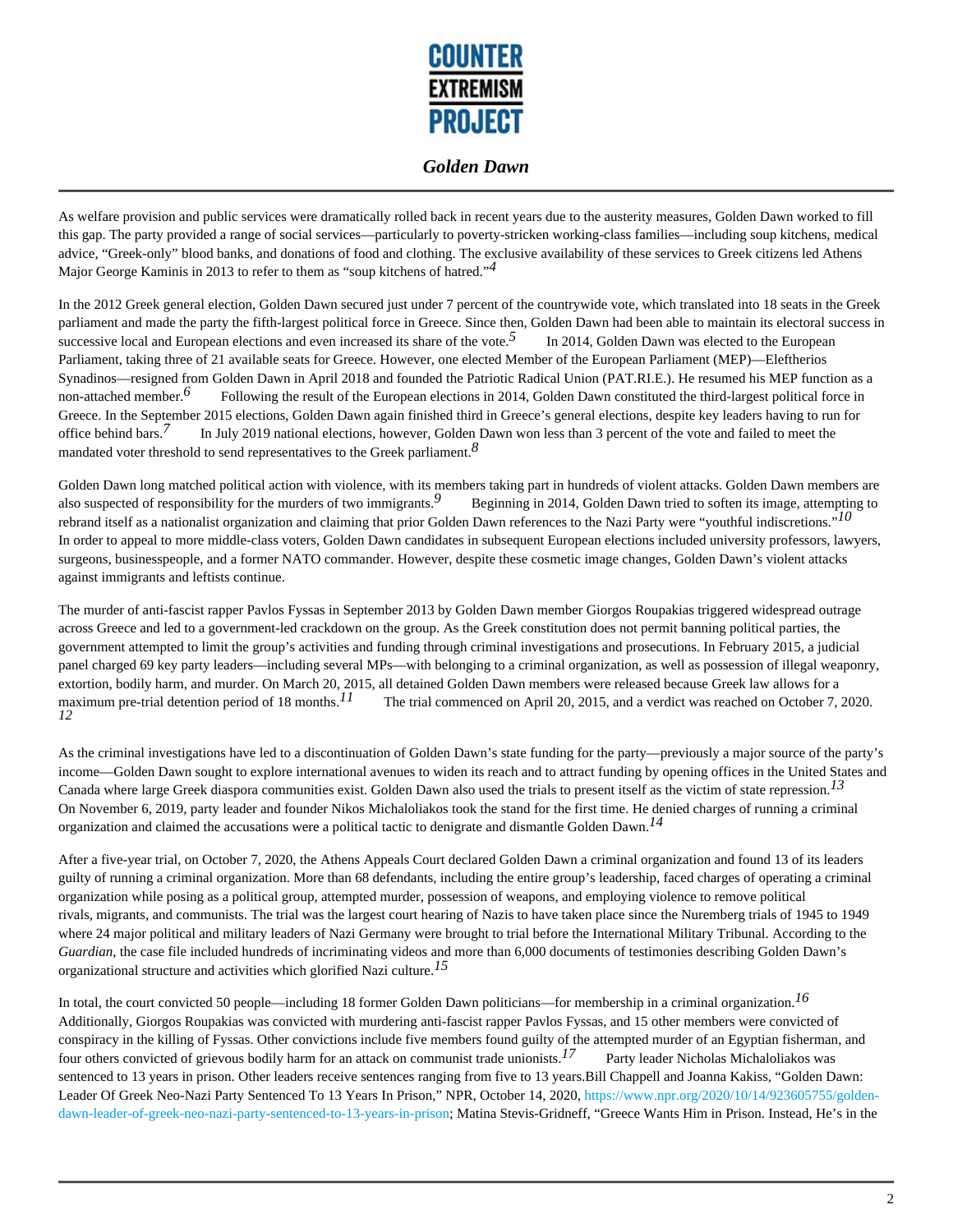

E.U. Parliament.," *New York Times*, December 19, 2020, https://www.nytimes.com/2020/12/19/world/europe/Greece-Golden-Dawn-Lagos.html. While the verdict did not formally ban the organization, Golden Dawn's failure to meet the 3 percent threshold in Greece's 2019 parliamentary elections and the subsequent October 2020 shut down of the group's local offices have effectively rendered Golden Dawn defunct.*18* 

#### *Doctrine:*

Golden Dawn openly advocated national socialism, racism, and anti-Semitism. Hitler, the Third Reich, Rudolf Hess, the Waffen SS, and the swastika were Golden Dawn's idols and emblems and appeared repeatedly in its publications and rallies.<sup>19</sup> In 1987, Golden Dawn leader Nikolaos Michaloliakos wrote in the party magazine, "We are the faithful soldiers of the National Socialist idea and nothing else."<sup>20</sup> Even as recently as 2012, Michaloliakos denied the Holocaust: "I have read a lot of books casting doubts on the number of six million Jews… There were no ovens, no gas chambers, it's a lie."*21* 

In Golden Dawn's ideology, the absolute enemy of the nation—indeed, of the entire planet—was the United States and liberalism. This theory was based on notions of the "cultural superiority" of an "Orthodox Greek nation" threatened by "Western bourgeois culture" and a supposed "Jewish conspiracy."<sup>22</sup> Correspondingly, the real "friends of the nation" were considered to be Russia, Serbia, and other Orthodox Christian countries, the Arabs, who are "oppressed by Zionism," and every right-wing regime worldwide, as long as it is an enemy of the United States and Israel. But like other right-wing extremist parties, Golden Dawn was also fighting the purported "Islamification" of Greece and Europe.

Special notice should be made of the participation of Golden Dawn members in ethnic cleansing of Bosnian Muslims in Srebrenica in 1995. Golden Dawn sent some of its members to join the so-called "Greek Volunteer Guard" to fight on the side of the Bosnian Serbs lead by Radovan Karadži? and Ratko Mladi?.<sup>23</sup> After the massacres at Srebrenica, this "Guard" triumphantly raised the Greek flag side-by-side with the Chetnik flag. *24* 

Golden Dawn campaigned on a strongly anti-immigration platform, using racist slurs openly and regularly. For example, in a 2012 interview, two parliamentarians demanded that only people with "Greek blood" should be allowed to participate in elections.<sup>25</sup> The party's xenophobia was coupled with an apparent fundamental contempt for liberal democracy. In 2012, Golden Dawn MP Ilias Kasidiaris made international headlines when he physically attacked two female left-wing MPs on a live talk show because they had criticized Golden Dawn.<sup>26</sup> When Golden Dawn leader Nikolaos Michaloliakos briefly appeared in parliament in June 2014 for a vote to strip him of his immunity from prosecution on further charges, he verbally abused other MPs. Outside of the parliament, hundreds of Golden Dawn supporters sang the national anthem and insulted MPs, shouting "Scum! Traitors!"*27* 

Beginning in 2014, Golden Dawn sought to soften its image in order to appeal to a bigger spectrum of voters. During the 2014 European elections, for example, many of Golden Dawn's candidates were middle-class professionals, including university professors, lawyers, surgeons, businesspeople, and a former NATO commander.*28* When Golden Dawn organized public events, it began rejecting the neo-Nazi label and preferred to present itself as a "nationalist" and "patriotic" organization (although there were exceptions to this practice).*29* Partly due to Golden Dawn's agitation, brutal attacks on immigrants and other hate crimes (mainly against leftists) became common phenomena in Greece. *30* 

Greek neo-Nazis also engage in social action—but only for "real Greeks."<sup>31</sup> They have established an expansive outreach program that provides services to the elderly in impoverished areas and distributes food and clothing to the needy (termed by Athens Mayor George Kaminis as "soup kitchens of hatred"),<sup>32</sup> drawing comparisons to Hezbollah by party leaders themselves.<sup>33</sup> As welfare services such as health care provided by the state were drastically rolled back due to the country's austerity measures, Golden Dawn tried to fill the gap—for example, by establishing a network of doctors that provide medical advice to impoverished families.*34* 

### *Organizational Structure:*

According to a report by a Greek prosecutor, Golden Dawn's leadership structure is similar to a "military-type operational force whose members attack mainly immigrants."*35* Inspired by the *Führerprinzip* prominent in Nazi ideology*,* Golden Dawn's leadership structure is strictly hierarchical.<sup>30</sup> Consequently, Greek prosecutors argued that Golden Dawn's leadership orchestrates the violent attacks carried out by members of the group.*37* 

In 2013, the *Guardian* reported that members of the Greek armed forces have been training "Golden Dawn hit squads," paramilitary-like structures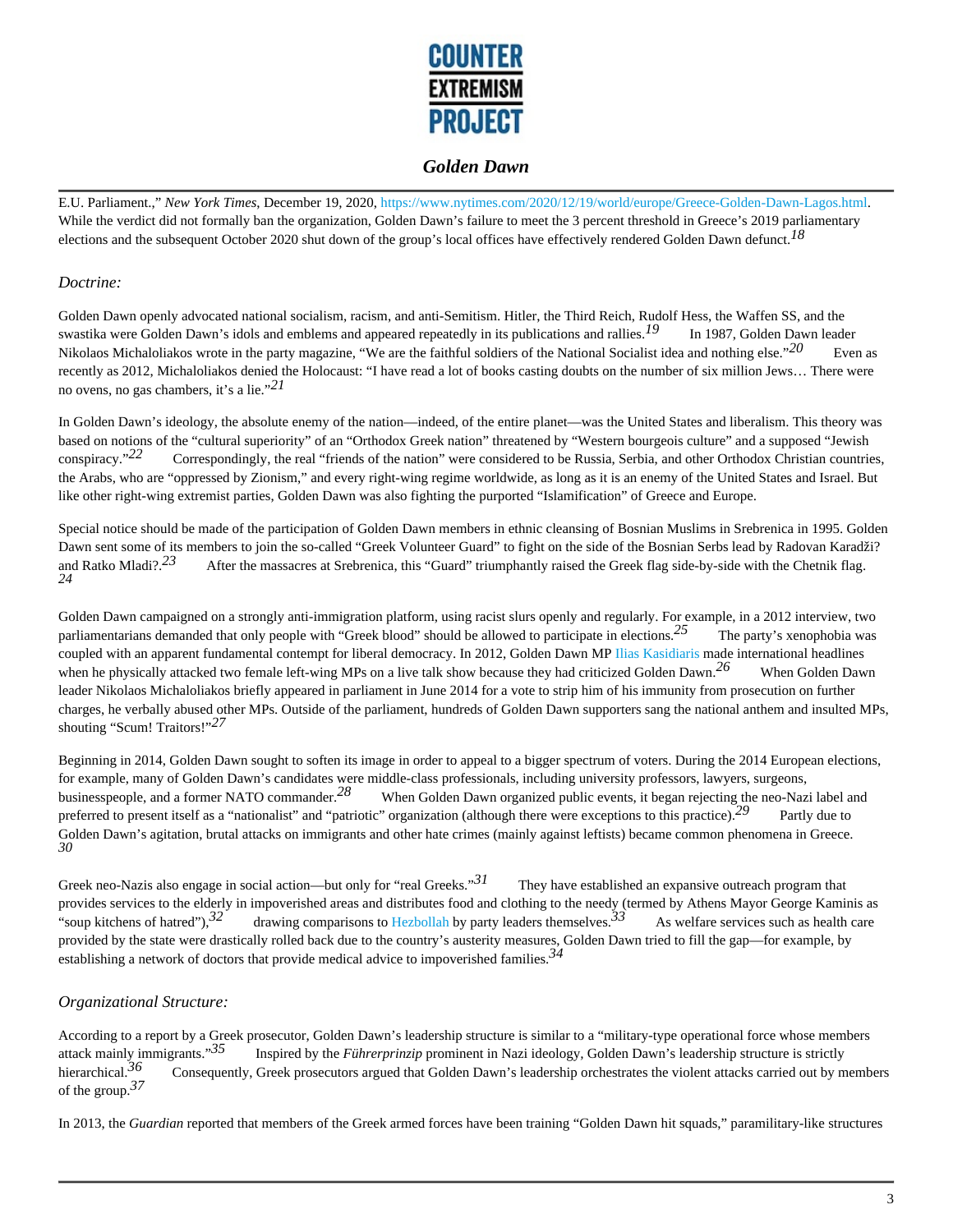

# that allegedly encompass up to 3,000 members.*38*

#### *Financing:*

Public funding originally constituted an important source of financing for Golden Dawn. For example in 2013, 873,000 euros in Greek state funding had been allocated to the party. However, following a vote in parliament in October 2013, state funding for Golden Dawn was cut off due to the ongoing investigation by state prosecutors as to whether Golden Dawn is a criminal organization.*39* 

Golden Dawn declined to shed light on its funding sources, stating simply that it was funded by supporters.<sup>40</sup> Journalist Dimitris Psarras alleged that Golden Dawn has received financial support from like-minded groups in Europe and Russia.*41* Golden Dawn also used its satellite offices to raise money and donations for its cause. In September 2014, the London-based *Guardian* reported that Golden Dawn's Australian branch had raised money through an unregistered charity called Voithame Tin Ellada (VTE).*42* 

#### *Recruitment:*

Golden Dawn employed a range of strategies to recruit members, including grassroots mobilization and participating in neighborhood initiatives. It attracted widespread appeal, boasting thousands of members and attendants at Golden Dawn rallies.<sup>43</sup> Golden Dawn also worked to appeal to Greek expatriates, including those living in Australia, Canada, and the United States.<sup>44</sup> The group also recruited online. According to its website in 2015, Golden Dawn New York aims "to counter the lies and propaganda against Golden Dawn in the English speaking world by providing official translations of Golden Dawn articles."<sup>45</sup> Golden Dawn New York's website has since been shut down.

Within the country, Golden Dawn heavily focused on recruiting from Greece's youth population. The group used gyms, athletic clubs, and martial arts clubs as grounds for recruiting youths. It actively recruited at high schools, and even stands accused of launching an indoctrination course called "national awakening," aimed at children ages 6-10.<sup>46</sup> These sessions have included lessons on neutral subjects like ancient Greek history and the Christian faith. However, according to Greece's education ministry, the course was a blatant form of manipulation, aimed to instill a sense of Greek supremacy. The competing Greek party Syriza accused Golden Dawn of "brainwashing little tots with Nazi propaganda."*47*  Educators and commentators have also noted similarities to the Nazi method of indoctrination.

In 2011, Golden Dawn opened an office in Heraklion, the capital of Crete. For years, party members approached young people "in cafes and the gym, presenting themselves as family and protectors. They took them for coffee and gave them lessons on Greek history." Following the 2013 murder of Pavlos Fyssas, local teachers made an effort to teach history in a less nationalistic manner as well as discuss and confront fascist ideology in the classroom. More than 50 schools also organized an anti-fascist festival. In April 2018, militant activists destroyed Golden Dawn's office in Heraklion, causing them to leave the island.*48* 

Golden Dawn had a youth club, Galazia Stratia (Blue Army), which used bribes to recruit younger members. It handed out cellphones to students, claiming that the kids need access to phones in order to protect themselves from neighborhood crime. They even aim to appeal to Greek youth through music. As of 2013, two of Golden Dawn's members of parliament were musicians, and had used music to propagate violent and hateful messages. One MP was the bass player in a band that praised Hitler's Auschwitz death camp in one song, and had another song called "Speak Greek Or Die."<sup>49</sup> Members of the Galazia Stratia were also regular participants and instigators of soccer hooliganism. Analysts believed that strong emotional ties to a soccer team help create a sense of identity and belonging that is particularly appealing to disaffected youth. In November 2017, hooligans of the Thessaloniki PAOK soccer club insulted and attacked local Pakistani Muslims who publicly celebrated the birth of the Prophet Mohammed.*50* 

In public platforms, Golden Dawn propagated an extremist Greek supremacy ideology at the exclusion of the country's immigrants, homosexuals, and religious and ethnic minorities. The group appeared to have capitalized on the immigration crisis to curry favor with the population. One Golden Dawn MP said, "There are no legal migrants in Greece, not even one."<sup>51</sup> The party's 2012 election slogan was similarly xenophobic and ominous: "So we can rid this land of filth."<sup>52</sup> Golden Dawn has also benefitted from the country's financial crisis. In line with its nationalist, supremacist ideology, the party refused to accept any austerity measures from Greece's creditors, endearing the group to the mainstream Greek population.*53* 

*Training:*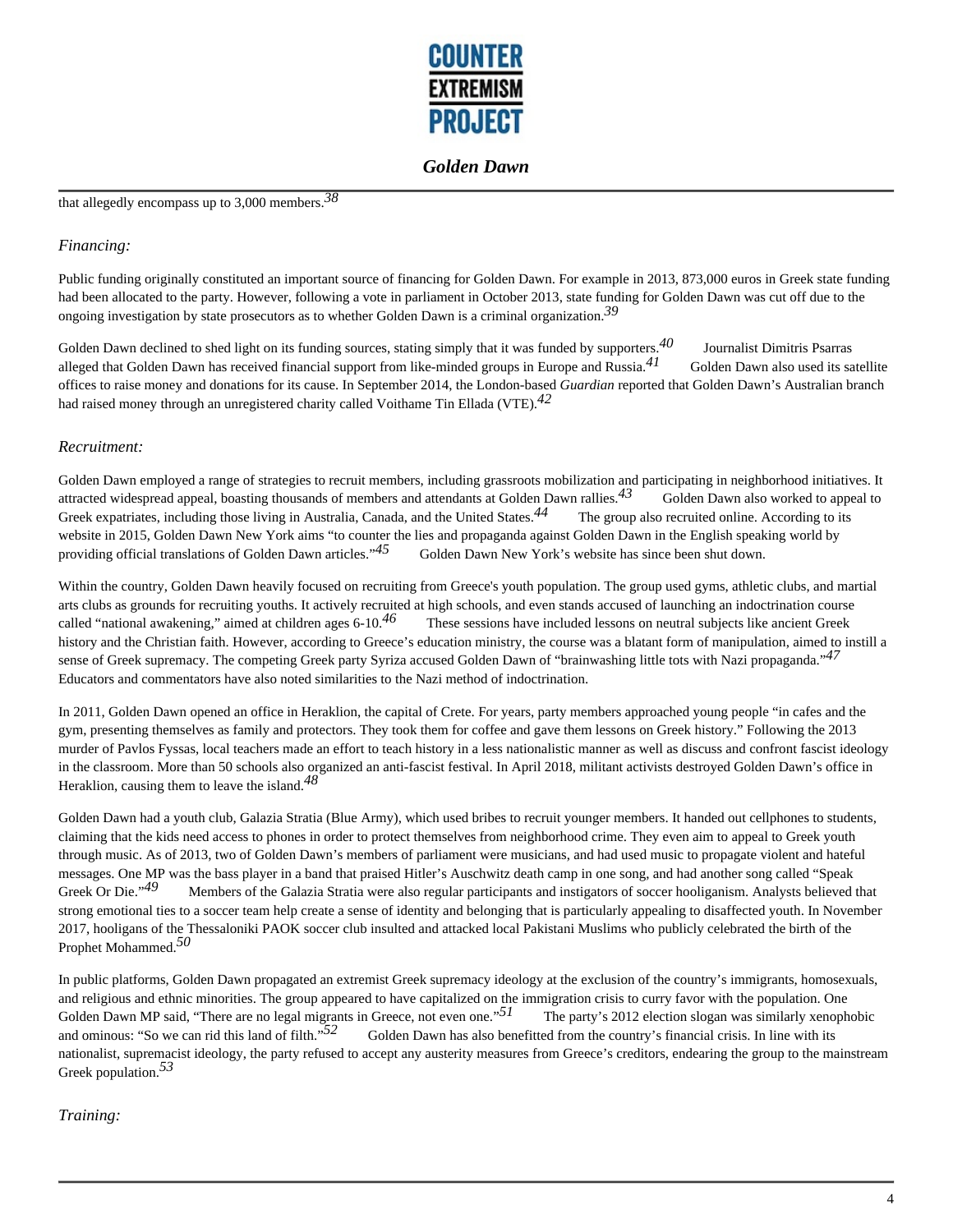

During the highly publicized Golden Dawn trial, prosecutors painted Golden Dawn as a criminal organization posing as a political party.*54* In doing so, the prosecution pointed to evidence of military training and attack battalions that, according to one ex-member of Golden Dawn, were preparing "to overthrow the Greek government."<sup>55</sup> Evidence from the prosecutors showed Golden Dawn members in military clothing wielding knives, swords, handguns, rifles, and even a bazooka.<sup>56</sup> According to the ex-member of Golden Dawn, "They kept telling us that we'll break into the parliament with tanks."*57* 

According to the ex-member—serving as a witness in the trial against Golden Dawn MPs—Golden Dawn even recruited a butcher in order to train its members in the art of using a knife effectively so they could learn to "neutralize opponents."*58* The butcher also allegedly supplied guns to Golden Dawn members.*59* 

*Also Known As:*

- National Dawn<sup>60</sup>
- Popular Association Golden Dawn*61*   $\bullet$
- ?????? ????????? ????? ????*62*
- ????? ????*63*

*1* Yiannis Baboulias, "Greece's Neo-Nazis Were Scarier Than Anyone Imagined," *Foreign Policy*, November 13, 2014, http://foreignpolicy.com/2014/11/13/greeces-neonazis-were-scarier-than-anyone-imagined/<br>2 **Holong Smith** "Groops puts faith

*2* Helena Smith, "Greece puts faith in judges to heal wounds inflicted by Golden Dawn," *Guardian* (London), October 3, 2020,

https://www.theguardian.com/global/2020/oct/03/greece-puts-faith-in-judges-to-heal-wounds-inflicted-by-golden-dawn; Yiannis Papadopoulos, "Golden Dawn trial winding up with verdict due Wed," Ekathimerini, October 4, 2020, https://www.ekathimerini.com/257677/article/ekathimerini/news/golden-dawn-trial-winding-up-with-verdict-due-wed ; "Tense Countdown On For Golden Dawn Criminal Gang Verdict," National Herald, October 5, 2020,

https://www.thenationalherald.com/greece\_politics/arthro/tense\_countdown\_on\_for\_golden\_dawn\_criminal\_gang\_verdict-956719/; "Nuremberg Trials," Library of Congress, https://www.loc.gov/rr/frd/Military\_Law/Nuremberg\_trials.html; Tim Hume, "Greece's Neo-Nazi Golden Dawn Party Have Been Ruled a Criminal Organisation," Vice News, October 7, 2020, https://www.vice.com/en/article/n7wax7/greece-neo-nazi-golden-dawn-party-criminal-organisation.

*3* Richard J Evans, "Europe on the verge of a nervous breakdown," *New Statesman*, June 27, 2012, http://www.newstatesman.com/world-affairs/worldaffairs/2012/06/europe-verge-nervous-breakdown.

*4* Karolina Tagaris, "Police block far-right 'Greeks only' food handout in Athens," Reuters, May 2, 2013, http://uk.reuters.com/article/2013/05/02/uk-greece-goldendawnidUKBRE9410PV20130502.

*5* Nick Squires and Harriet Alexander, "What is the Golden Dawn trial about?," *Telegraph* (London), April 20, 2015,

http://www.telegraph.co.uk/news/worldnews/europe/greece/11548387/What-is-the-Golden-Dawn-trial-about.html.

*6* "Golden Dawn MEP Leaves Party, Becomes Independent," *National Herald*, April 21, 2018, https://www.thenationalherald.com/197952/golden-dawn-mep-leavesparty-becomes-independent/; "MEPs," European Parliament, accessed January 8, 2019, http://www.europarl.europa.eu/meps/en/search/advanced?name=&groupCode=&countryCode=GR&bodyType=ALL.

*7* Nick Squires and Harriet Alexander, "What is the Golden Dawn trial about?," *Telegraph* (London), April 20, 2015,

http://www.telegraph.co.uk/news/worldnews/europe/greece/11548387/What-is-the-Golden-Dawn-trial-about.html.

*8* Renee Maltezou, "Golden Dawn loses its luster as Greeks reject militant far-right," Reuters, July 8, 2019, https://www.reuters.com/article/us-greece-election-goldendawn/golden-dawn-loses-its-luster-as-greeks-reject-militant-far-right-idUSKCN1U31ND; Demetris Nellas, "Greece: Extreme right party seeks recount after poll flop," Associated Press, July 8, 2019, https://apnews.com/9df66723489b4260a2500adbafc9e919.

*9* Mark Lowen, "Greece's Golden Dawn: 'Don't say a word or I'll burn you alive,'" BBC News, October 2, 2013, http://www.bbc.co.uk/news/world-europe-24363776. *10* Yiannis Baboulias, "Who is Nikolaos Michaloliakos?" *London Review of Books*, October 3, 2013, accessed September 29, 2014,

http://www.lrb.co.uk/blog/2013/10/03/yiannis-baboulias/who-is-nikolaos-michaloliakos/.<br>
Il Comeire Gill "Creece's Golden Deun triel going nouthers feet " Deutsche Wel

Omaira Gill, "Greece's Golden Dawn trial going nowhere fast," Deutsche Welle, April 20, 2016, https://www.dw.com/en/greeces-golden-dawn-trial-going-nowherefast/a-19197580; "Leader of Greek far-right Golden Dawn freed from jail before trial," Reuters, March 20, 2015, https://www.reuters.com/article/us-greece-goldendawn/leaderof-greek-far-right-golden-dawn-freed-from-jail-before-trial-idUSKBN0MG1LD20150320.

*12* Helena Smith, "Greece puts faith in judges to heal wounds inflicted by Golden Dawn," Guardian, October 3, 2020,

https://www.theguardian.com/global/2020/oct/03/greece-puts-faith-in-judges-to-heal-wounds-inflicted-by-golden-dawn; Yiannis Papadopoulos, "Golden Dawn trial winding up with verdict due Wed," Ekathimerini, October 4, 2020, https://www.ekathimerini.com/257677/article/ekathimerini/news/golden-dawn-trial-winding-up-with-verdict-due-wed ; "Tense Countdown On For Golden Dawn Criminal Gang Verdict," National Herald, October 5, 2020,

https://www.thenationalherald.com/greece\_politics/arthro/tense\_countdown\_on\_for\_golden\_dawn\_criminal\_gang\_verdict-956719/; "Nuremberg Trials," Library of Congress, https://www.loc.gov/rr/frd/Military\_Law/Nuremberg\_trials.html; Tim Hume, "Greece's Neo-Nazi Golden Dawn Party Have Been Ruled a Criminal Organisation," Vice News, October 7, 2020, https://www.vice.com/en/article/n7wax7/greece-neo-nazi-golden-dawn-party-criminal-organisation.

*13* Sofia Tipaldou and Katrin Uba, "Golden Dawn: how the Greek far right wrote the playbook others now use to go mainstream," The Conversation, August 17, 2018, https://theconversation.com/golden-dawn-how-the-greek-far-right-wrote-the-playbook-others-now-use-to-go-mainstream-100987.

*14* "Michaloliakos takes the stand in Golden Dawn trial," Ekathimerini, November 6, 2011,

https://www.ekathimerini.com/246179/article/ekathimerini/news/michaloliakos-takes-the-stand-in-golden-dawn-trial.

*15* Helena Smith, "Greece puts faith in judges to heal wounds inflicted by Golden Dawn," Guardian, October 3, 2020,

https://www.theguardian.com/global/2020/oct/03/greece-puts-faith-in-judges-to-heal-wounds-inflicted-by-golden-dawn; Yiannis Papadopoulos, "Golden Dawn trial winding up with verdict due Wed," Ekathimerini, October 4, 2020, https://www.ekathimerini.com/257677/article/ekathimerini/news/golden-dawn-trial-winding-up-with-verdict-due-wed ; "Tense Countdown On For Golden Dawn Criminal Gang Verdict," National Herald, October 5, 2020,

https://www.thenationalherald.com/greece\_politics/arthro/tense\_countdown\_on\_for\_golden\_dawn\_criminal\_gang\_verdict-956719/; "Nuremberg Trials," Library of Congress, Nuremberg\_utals.html; Tim Hume, "Greece's Neo-Nazi Golden Dawn Party Have Been Ruled a Criminal Organisation," Vice News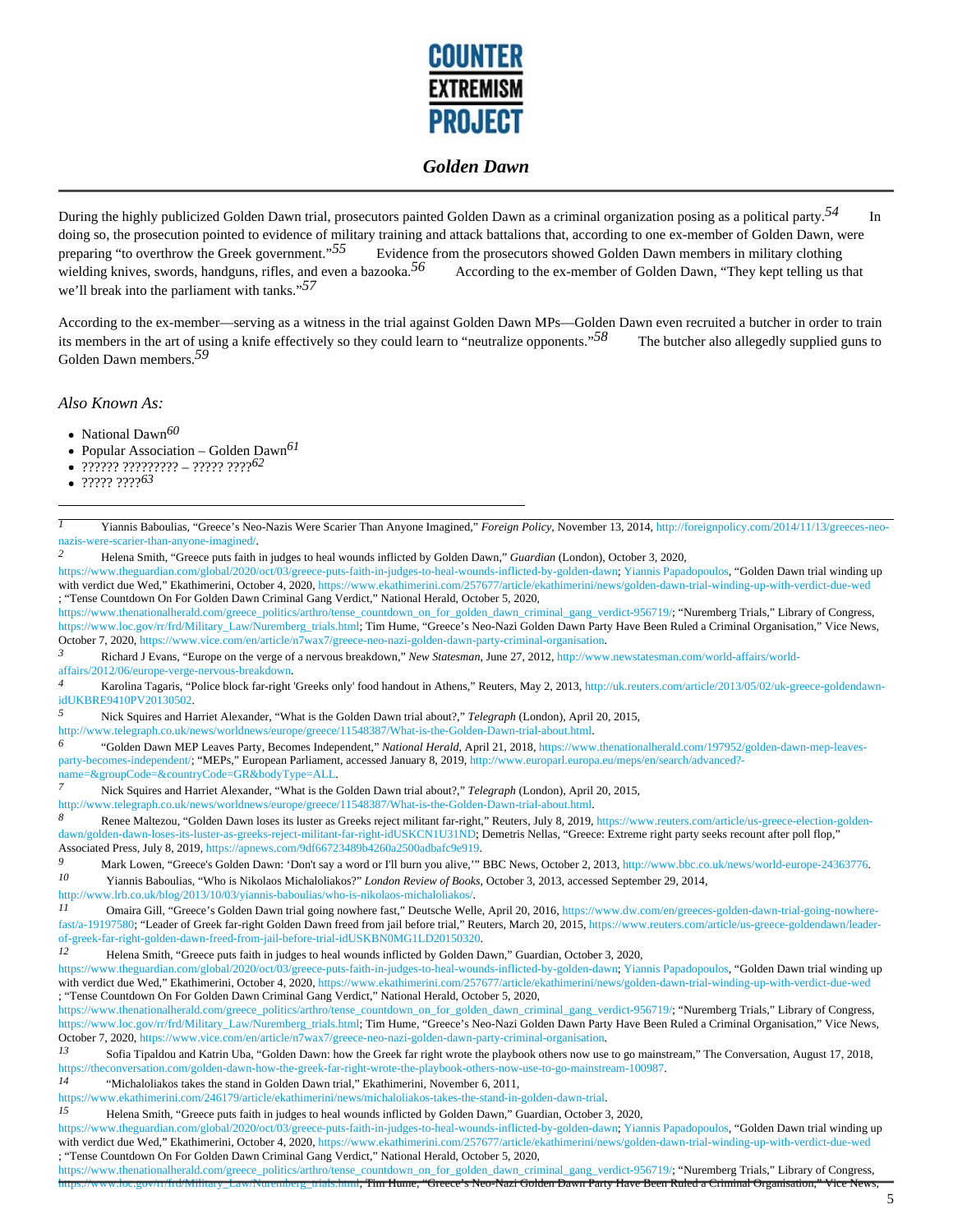

October 7, 2020, https://www.vice.com/en/article/n7wax7/greece-neo-nazi-golden-dawn-party-criminal-organisation. *16* Niki Kitsantonis, "Court Sentences Leaders of Greece's Golden Dawn to Prison," *New York Times*, last updated April 27, 2021, https://www.nytimes.com/2020/10/14/world/europe/greece-golden-dawn-sentencing.html<br>17<br>Shiri Kitantonis and Iliana Magra. "Golden Daun Found Guilty of Punning Cr *17* Niki Kitsantonis and Iliana Magra, "Golden Dawn Found Guilty of Running Criminal Organization in Greece," *New York Times*, October 7, 2020, https://www.nytimes.com/2020/10/07/world/europe/golden-dawn-guilty-verdict-greece.html; Tim Hume, "Greece's Neo-Nazi Golden Dawn Party Have Been Ruled a Criminal Organisation," Vice News, October 7, 2020, https://www.vice.com/en/article/n7wax7/greece-neo-nazi-golden-dawn-party-criminal-organisation; Kerin Hope, "Golden Dawn leaders guilty of running criminal organization," *Financial Times*, October 7, 2020, https://www.ft.com/content/1de7511a-8cb3-48ca-a57c-89d8d626d06e. *18* Niki Kitsantonis and Iliana Magra, "Golden Dawn Found Guilty of Running Criminal Organization in Greece," *New York Times*, October 7, 2020, https://www.nytimes.com/2020/10/07/world/europe/golden-dawn-guilty-verdict-greece.html; Tim Hume, "Greece's Neo-Nazi Golden Dawn Party Have Been Ruled a Criminal Organisation," Vice News, October 7, 2020, https://www.vice.com/en/article/n7wax7/greece-neo-nazi-golden-dawn-party-criminal-organisation; Kerin Hope, "Golden Dawn leaders guilty of running criminal organization," *Financial Times*, October 7, 2020, https://www.ft.com/content/1de7511a-8cb3-48ca-a57c-89d8d626d06e. *19* Dina Kyriakidou, "Special Report: Greece's far-right party goes on the offensive," Reuters, November 12, 2012, http://uk.reuters.com/article/2012/11/12/us-greececrisis-dawn-idUSBRE8AB09F20121112. *20* Michael Taube, "TAUBE: Shunning Greece's Neo-Nazi 'Golden Dawn,'" *Washington Times*, October 9, 2013, http://www.washingtontimes.com/news/2013/oct/9/taube-shunning-greeces-neo-nazi-golden-dawn-wackos/?page=all.<br>21 Agence France Presse "Greek Neo-Nazi Leader Denies Existence of Gas Chambers in WWII Death Camps *21* Agence France-Presse, "Greek Neo-Nazi Leader Denies Existence of Gas Chambers in WWII Death Camps," *National Post*, May 15, 2012, http://news.nationalpost.com/2012/05/15/greek-neo-nazi-leader-denies-existence-of-gas-chambers-in-wwii-death-camps.<br>22 Dimitrie Dearnes, Montgritische Mehilmaghung im Zuge der Krieg: Den Aufstieg der Neringstei Geldene Men *22* Dimitris Psarras, *Neonazistische Mobilmachung im Zuge der Krise: Der Aufstieg der Nazipartei Goldene Morgenröte in Griechenland* (Berlin: Rosa Luxemburg Stiftung, 2013), 17. *23* Daniel Howden, "Greek role in Srebrenica massacre investigated," *Independent*, June 29, 2005, https://www.independent.co.uk/news/world/europe/greek-role-insrebrenica-massacre-investigated-295548.html. *24* Michas Takis, *Unholy Alliance: Greece and Milosevic's Serbia* (College Station: Texas A&M University Press, 2002), 22. 25 **Boris Kálnoky, "Wahlrecht nur für reinrassige Griechen,"** *Die Welt***, May 2, 2012, http://www.welt.de/politik/ausland/article106252273/Wahlrecht-nur-fuer-reinrassige-**Griechen.html<br>26 Geography *26* "Far-Right Golden Dawn spokesman hits two female MPs on Greek talk show," *Telegraph (London)*, June 7, 2012, http://www.telegraph.co.uk/news/worldnews/europe/greece/9316125/Far-Right-Golden-Dawn-spokesman-hits-two-female-MPs-on-Greek-talk-show.html. *27* Renee Maltezou, "Jailed Greek far-right leader appears in parliament, hurls abuse," Reuters, June 7, 2014, http://www.reuters.com/article/2014/06/04/us-greecegoldendawn-idUSKBN0EF1E420140604. *28* Helen Smith, "Golden Dawn ditches boots for suits in European election makeover," *Guardian*, May 23, 2014, http://www.theguardian.com/world/2014/may/23/golden-dawn-greece-european-election. *29* Helen Smith, "SS songs and antisemitism: the week Golden Dawn turned openly Nazi," *Guardian*, June 7, 2014, http://www.theguardian.com/world/2014/jun/07/greece-golden-dawn-fascism-threat-to-democracy. *30* Liz Alderman, "Greek Far Right Hangs a Target on Immigrants," *New York Times*, July 10, 2012, http://www.nytimes.com/2012/07/11/world/europe/as-golden-dawnrises-in-greece-anti-immigrant-violence-follows.html?pagewanted=all&\_r=0. *31* Karolina Tagaris, "Police block far-right 'Greeks only' food handout in Athens," Reuters, May 2, 2013, http://uk.reuters.com/article/2013/05/02/uk-greece-goldendawnidUKBRE9410PV20130502<br>32 Kerolina Tagaris *32* Karolina Tagaris, "Police block far-right 'Greeks only' food handout in Athens," Reuters, May 2, 2013, http://uk.reuters.com/article/2013/05/02/uk-greece-goldendawnidUKBRE9410PV20130502. *33* Palash Ghosh, "We Seek To Become Like Hezbollah: Greece's Neo-Nazi Golden Dawn MP," *International Business Times*, May 23, 2013, http://www.ibtimes.com/we-seek-become-hezbollah-greeces-neo-nazi-golden-dawn-mp-1276743. *34* Kerin Hope, "Golden Dawn lures voters with welfare programme," *Financial Times*, May 12, 2014, http://www.ft.com/cms/s/0/17fc5f16-d692-11e3-907c-00144feabdc0.html#axzz3EoMqvrSL. *35* "Breakthrough or backlash. Will the arrest of Golden Dawn's leaders rebound on Greek democracy?" *Economist*, October 5, 2013, http://www.economist.com/news/europe/21587258-will-arrest-golden-dawns-leaders-rebound-greek-democracy-breakthrough-or-backlash. *36* "Breakthrough or backlash. Will the arrest of Golden Dawn's leaders rebound on Greek democracy?" *Economist*, October 5, 2013, http://www.economist.com/news/europe/21587258-will-arrest-golden-dawns-leaders-rebound-greek-democracy-breakthrough-or-backlash. *37* Paul Mason, "Golden Dawn's leaders accused of ordering murders" Channel 4 News, September 30, 2013, http://www.channel4.com/news/golden-dawn-greece-policeorganised-crime-murder.<br>38 Bichard Seyman *38* Richard Seymour, "Golden Dawn's rise signals breakdown of the Greek state's authority," *Guardian*, September 24, 2013, http://www.theguardian.com/commentisfree/2013/sep/24/golden-dawn-greece-state-authority.<br>39<br> $\text{``Creso}$  authority. <sup>39</sup> "Greece cuts state funds for far-right Golden Dawn party," BBC News, October 23, 2013, http://www.bbc.co.uk/news/world-europe-24633611.<br><sup>40</sup> Dine Kuriskiden "Special Benert: Greece's for right party gees on the offens *40* Dina Kyriakidou, "Special Report: Greece's far-right party goes on the offensive," Reuters, November 12, 2012, http://uk.reuters.com/article/2012/11/12/us-greececrisis-dawn-idUSBRE8AB09F20121112. *41* Helen Smith, "Greece's neo-Nazi Golden Dawn goes global with political ambitions," *Guardian* (London), April 1, 2013, http://www.theguardian.com/world/2013/apr/01/greece-golden-dawn-global-ambitions. *42* Michael Safi, "Golden Dawn: Australian branch of far-right Greek party raises cash," *Guardian* (London), September 29, 2014, http://www.telegraph.co.uk/news/worldnews/europe/greece/11548387/What-is-the-Golden-Dawn-trial-about.html. *43* Helena Smith, "Greece's Neo Nazi Party Now Has Thousands Of Members Who Believe They Are At War," *Business Insider*, June 1, 2013, http://www.businessinsider.com/golden-dawn-has-thousands-of-members-2013-6. *44* Nick Squires, Menelaos Tzafalias, and Harriet Alexander, "What is the Golden Dawn trial about?," *Telegraph* (London), April 20, 2015, http://www.telegraph.co.uk/news/worldnews/europe/greece/11548387/What-is-the-Golden-Dawn-trial-about.html. *45* "About," Golden Dawn New York, accessed August 28, 2015, https://xaameriki.wordpress.com/about. *46* Helena Smith, "Greece's Neo Nazi Party Now Has Thousands Of Members Who Believe They Are At War," *Business Insider*, June 1, 2013, http://www.businessinsider.com/golden-dawn-has-thousands-of-members-2013-6; Gianluca Mezzofiore, "Neo-Nazi Golden Dawn Recruits Children in 'National Awakening'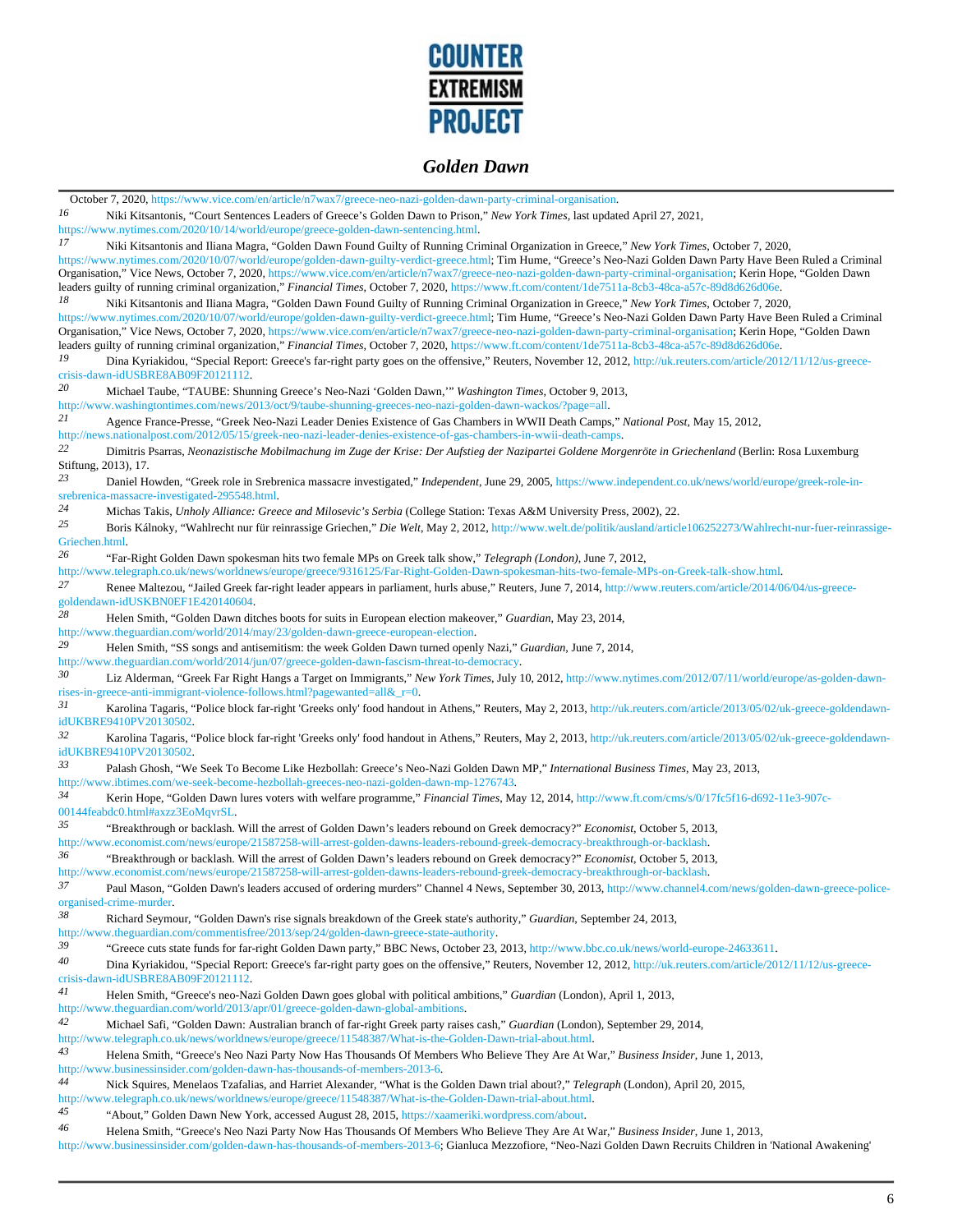

|                                                                                         | History Course," International Business Times, February 28, 2013, http://www.ibtimes.co.uk/golden-dawn-greece-children-recruit-indoctrination-440502.                                                                                                                                                                                   |  |
|-----------------------------------------------------------------------------------------|-----------------------------------------------------------------------------------------------------------------------------------------------------------------------------------------------------------------------------------------------------------------------------------------------------------------------------------------|--|
| 47                                                                                      | Gianluca Mezzofiore, "Neo-Nazi Golden Dawn Recruits Children in 'National Awakening' History Course," International Business Times, February 28, 2013,                                                                                                                                                                                  |  |
|                                                                                         | http://www.ibtimes.co.uk/golden-dawn-greece-children-recruit-indoctrination-440502.                                                                                                                                                                                                                                                     |  |
| 48                                                                                      | Jessica Bateman, "Their ideas had no place here': how Crete kicked out Golden Dawn," Guardian, December 3, 2018,                                                                                                                                                                                                                        |  |
|                                                                                         | https://www.theguardian.com/cities/2018/dec/03/their-ideas-had-no-place-here-how-crete-kicked-out-golden-dawn.                                                                                                                                                                                                                          |  |
| 49                                                                                      | Lefteris Bidelas and Maria Psara, "Stuff Greek Fascists Like," VICE, March 22, 2014, http://www.vice.com/read/golden-dawn-political-immunity-lift-greece.                                                                                                                                                                               |  |
| 50                                                                                      | Al Neal, "Greek soccer faces FIFA expulsion after recent wave of violence," People's World, March 15, 2018, https://www.peoplesworld.org/article/greek-soccer-<br>faces-fifa-expulsion-after-recent-wave-of-violence/; "Greek football hooligans attack Pakistanis celebrating Prophet Mohammed's birthday in Athens (VIDEO)," RT News, |  |
| November 27, 2017, https://www.rt.com/news/411018-athens-violence-hooligans-pakistani/. |                                                                                                                                                                                                                                                                                                                                         |  |
| 51                                                                                      | Paul Mason, "Alarm at Greek police 'collusion' with far-right Golden Dawn," BBC News, October 17, 2012, http://www.bbc.com/news/world-19976841.                                                                                                                                                                                         |  |
| 52                                                                                      | Jessica Elgot, "European Elections: 9 Scariest Far-Right Parties Now In The European Parliament," Huffington Post, May 26, 2014,                                                                                                                                                                                                        |  |
| http://www.huffingtonpost.co.uk/2014/05/26/far-right-europe-election_n_5391873.html     |                                                                                                                                                                                                                                                                                                                                         |  |
| 53                                                                                      | Luke Hurst, "End Austerity to Beat Greek Fascism, Says Syriza," Newsweek, February 25, 2015, http://europe.newsweek.com/greece-racism-309242.                                                                                                                                                                                           |  |
| 54                                                                                      | "Greece trial of Golden Dawn members begins," Al Jazeera, April 20, 2015, http://www.aljazeera.com/news/2015/04/greece-trial-golden-dawn-150420081447112.html                                                                                                                                                                           |  |
| 55                                                                                      | "Greece trial of Golden Dawn members begins," Al Jazeera, April 20, 2015, http://www.aljazeera.com/news/2015/04/greece-trial-golden-dawn-150420081447112.html                                                                                                                                                                           |  |
|                                                                                         | ; Yiannis Baboulias, "Greece's Neo-Nazis Were Scarier Than Anyone Imagined," Foreign Policy, November 13, 2014, http://foreignpolicy.com/2014/11/13/greeces-neo-nazis-                                                                                                                                                                  |  |
|                                                                                         | were-scarier-than-anyone-imagined/                                                                                                                                                                                                                                                                                                      |  |
| 56                                                                                      | Yiannis Baboulias, "Greece's Neo-Nazis Were Scarier Than Anyone Imagined," Foreign Policy, November 13, 2014, http://foreignpolicy.com/2014/11/13/greeces-                                                                                                                                                                              |  |
|                                                                                         | neo-nazis-were-scarier-than-anyone-imagined/.                                                                                                                                                                                                                                                                                           |  |
| 57                                                                                      | Yiannis Baboulias, "Greece's Neo-Nazis Were Scarier Than Anyone Imagined," Foreign Policy, November 13, 2014, http://foreignpolicy.com/2014/11/13/greeces-                                                                                                                                                                              |  |
|                                                                                         | neo-nazis-were-scarier-than-anyone-imagined/.                                                                                                                                                                                                                                                                                           |  |
| 58                                                                                      | Yiannis Baboulias, "Greece's Neo-Nazis Were Scarier Than Anyone Imagined," Foreign Policy, November 13, 2014, http://foreignpolicy.com/2014/11/13/greeces-                                                                                                                                                                              |  |
|                                                                                         | neo-nazis-were-scarier-than-anyone-imagined/                                                                                                                                                                                                                                                                                            |  |
| 59                                                                                      | Viennic Reparties "Crosses's Neo Nezis Were Segrier Then Anyone Imagined" Eersien Reliev November 12, 2014, http://fereignaliev.com/2014/11/12/groeces                                                                                                                                                                                  |  |

*59* Yiannis Baboulias, "Greece's Neo-Nazis Were Scarier Than Anyone Imagined," *Foreign Policy*, November 13, 2014, http://foreignpolicy.com/2014/11/13/greecesneo-nazis-were-scarier-than-anyone-imagined/.<br>60 I iz Alderman "Greece's Far-Right P

*60* Liz Alderman, "Greece's Far-Right Party Tries to Evade Government Crackdown With a New Name," *New York Times*, February 2, 2014, http://www.nytimes.com/2014/02/03/world/europe/greeces-far-right-party-tries-to-evade-government-crackdown-with-a-new-name.html?\_r=0.<br> **Popular Association – Golden Dawn** accessed August 18, 2015, http://www.xryshaygh.com/

*61* Popular Association – Golden Dawn, accessed August 18, 2015, http://www.xryshaygh.com/en.

*62* ?????? ????????? – ????? ????, accessed August 18, 2015, http://www.xryshaygh.com/.

*63* ?????? ????????? – ????? ????, accessed August 18, 2015, http://www.xryshaygh.com/.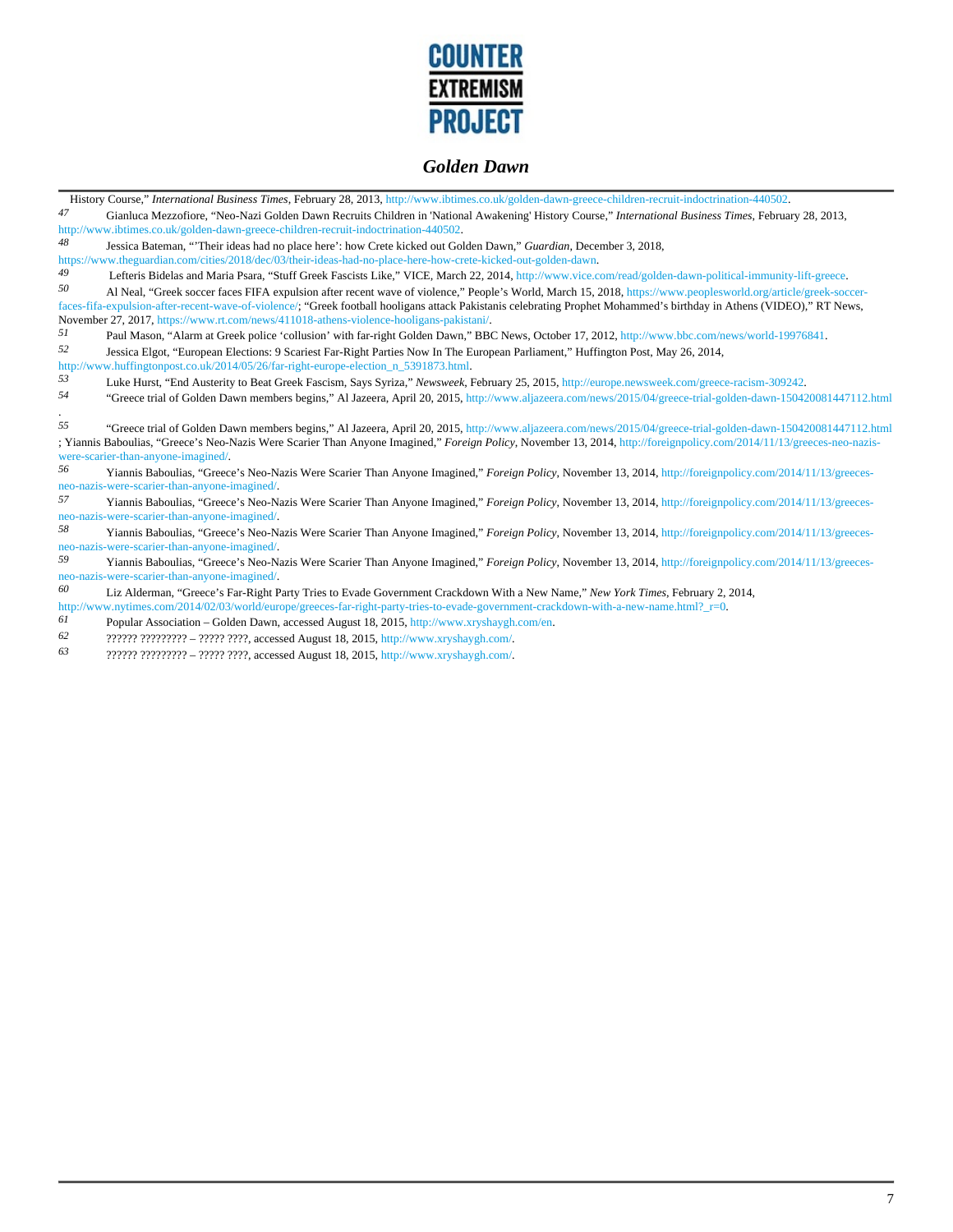

# **Key Leaders**



**Nikolaos Michaloliakos** Leader of Golden Dawn



**Christos Pappas** Former member of Greek Parliament, alleged deputy leader of Golden Dawn



**Ilias Kasidiaris** Golden Dawn spokesperson and former member of Greek Parliament



**Ilias Panagiotaros** Golden Dawn Member of Greek Parliament





**Giannis Giannopoulos Artemis Mattheopoulos** Golden Dawn Former Member of Greek Parliament



**Georgios Epitideios** Golden Dawn Former Member of European Parliament



**Lampros Fountoulis** Golden Dawn Former Member of European Parliament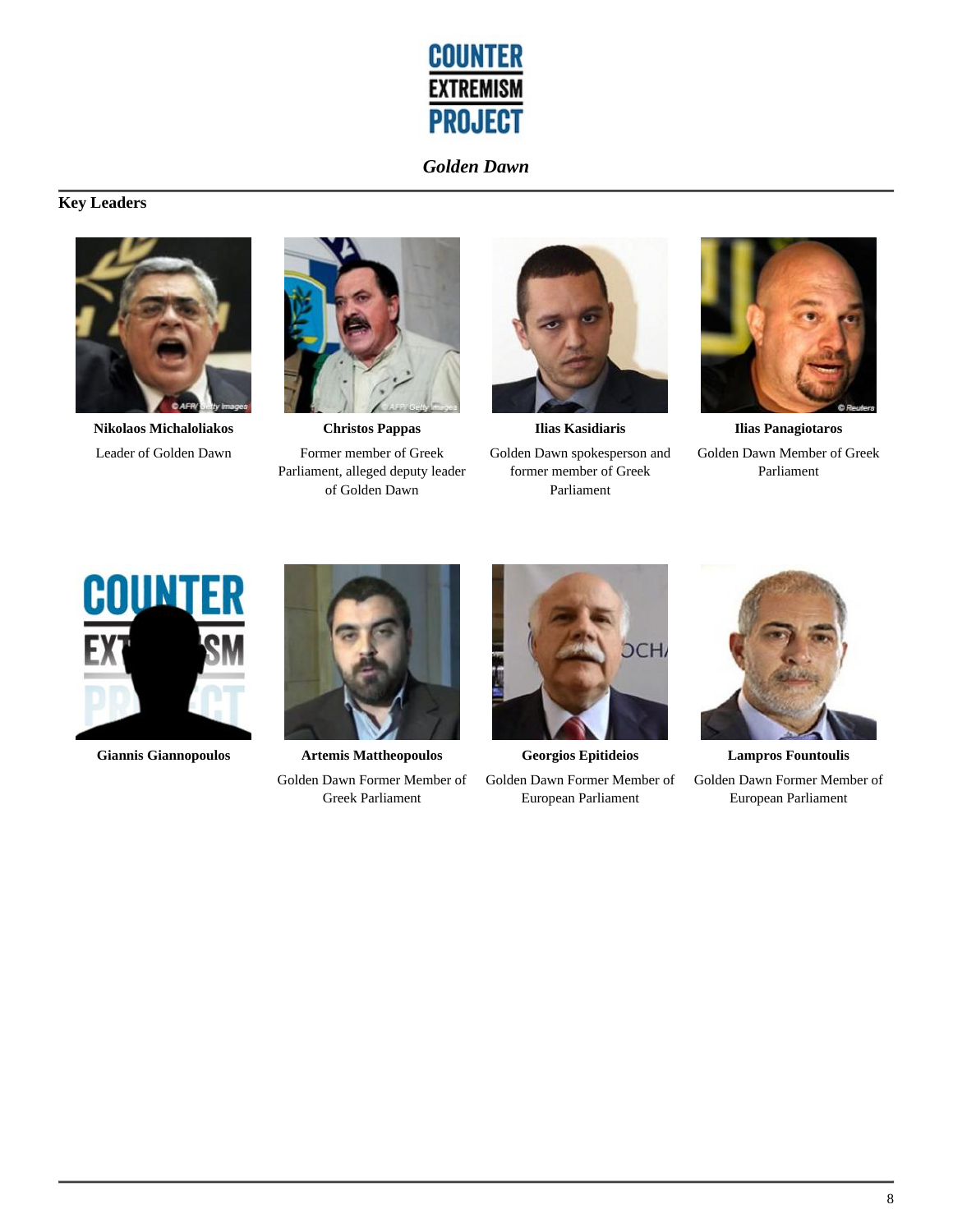



**Eleytherios Synadinos** Member of European Parliament affiliated with the Patriotic Radical Union (PAT.RI.E.), resigned from Golden Dawn in 2018



**Theodoros Koudounas** Member of Golden Dawn's central Member of Golden Dawn's central committee



**Ioannis Vouldis** committee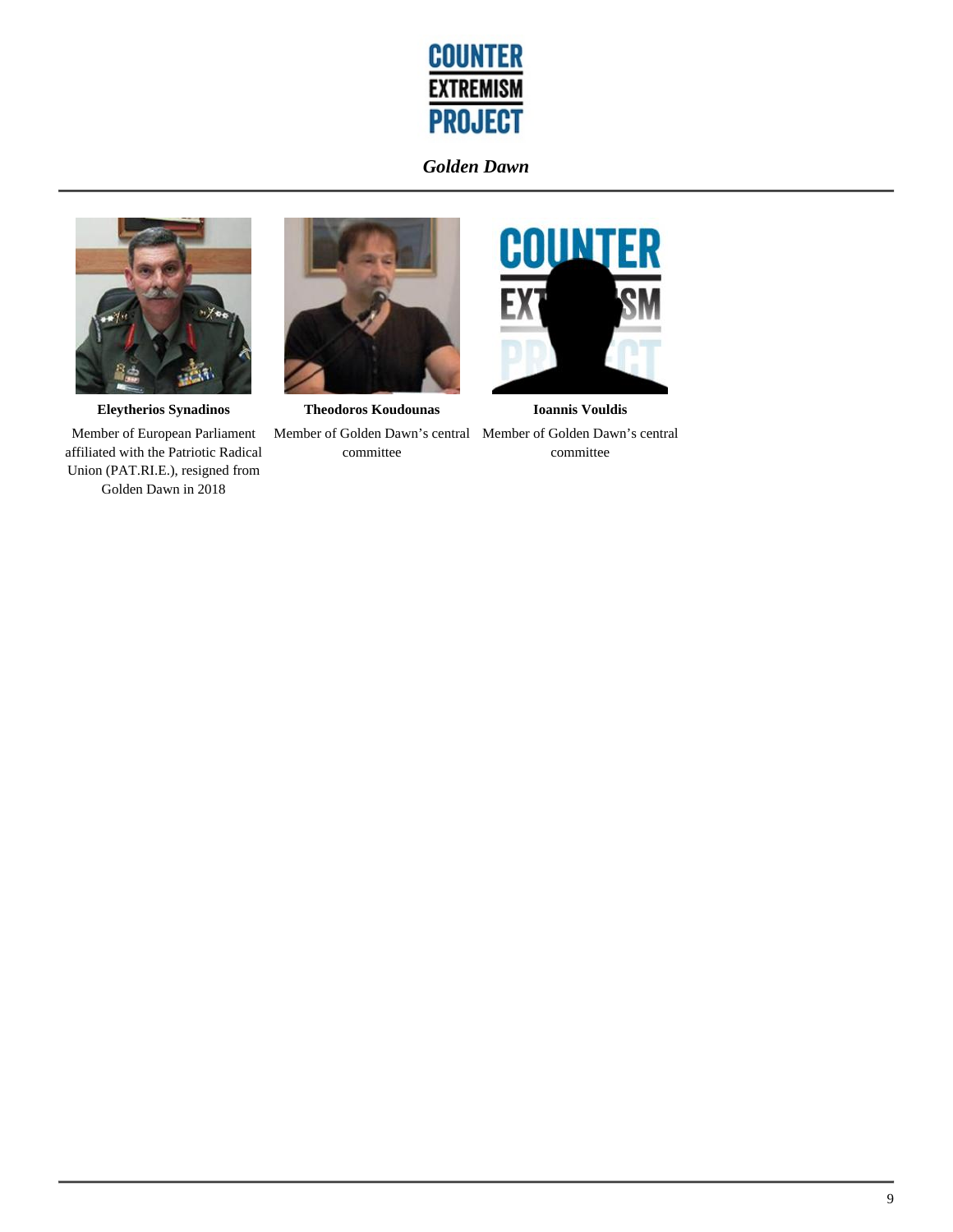

#### **History:**

- Pappas is arrested in Athens on July 1. On July 2, a sentencing prosecutor in Athens orders Pappas to serve out his more-than 13-year sentence. Pappas is transferred to a maximum-security prison in central<br>Greece the same day. Source: Tasos Kokkinidis, "Golden D https://greekreporter.com/2021/07/02/golden-dawn-christos-pappas-led-prison/.
- **May 15, 2021:** Lagos is extradited to Athens to serve his sentence. Pappas remains the only Golden Dawn leader still at large.Sources: Anthee Carassava, "Greek Neo-Nazi Ioannis Lagos Extradited to Serve Stiff Sentence," Voice of America, May 16, 2021, https://www.voanews.com/europe/greek-neo-nazi-ioannis-lagos-extradited-serve-stiff-sentence; "Ex-Golden Dawn member extradited to Greece to<br>start jail term," Reuters, May 15, 2021, https://www.reuter
- **April 27, 2021:** The European Parliament strips Lagos of his parliamentary immunity, allowing for his extradition from Brussels. Belgian authorities arrest Lagos hours after the vote.Sources: Matina Stevis-Gridneff and Monika Pronczuk, "Greek Neo-Nazi Lawmaker Stripped of Immunity by<br>European Parliament," *New York Times*, April 27, 2021, https://ww lagos-arrested-in-brussels.
- **October 14, 2020:** Michaloliakos is sentenced to 13 years in prison.

Lagos is sentenced to 13 years in prison but remains in Brussels, Belgium, citing parliamentary immunity. Christos Pappas is sentenced to 13 years in prison but remains at large. Roupakias receives a life sentence plus 10 Golden-Dawn-Lagos.html.

#### **October 7, 2020:** The Athens Appeals Court finds Golden Dawn guilty of running a criminal organization.

More than 68 defendants, including the entire group's leadership, faced charges of operating a criminal organization while posing as a political group, attempted murder,<br>possession of weapons, and employing violence to rem members are convicted of conspiracy in the killing of Fyssas. Other convictions include five members being found guilty of the attempted murder of an Egyptian fisherman, and four others convicted of grievous bodily harm for an attack on communist trade unionists. In total, the court convicts 50 people overall—including 18 former Golden Dawn politicians—for membership in a criminal organization. Sources: Niki Kitsantonis and Iliana Magra, "Golden Dawn Found Guilty of Running Criminal Organization<br>in Greece," New York Times, October 7, 2020, https://www.ny Nazi Golden Dawn Party Have Been Ruled a Criminal Organisation," Vice News, October 7, 2020, https://www.vice.com/en/article/n7wax7/greece-neo-nazi-golden-dawn-<br>party-criminal-organisation; Niki Kitsantonis, "Court Sentenc https://www.nytimes.com/2020/10/14/world/europe/greece-golden-dawn-sentencing.html.

#### **November 6, 2019:** Party leader and founder Nikos Michaloliakos takes the stand for the first time.  $\bullet$

He denies charges of running a criminal organization and claims the accusations were a political tactic to denigrate and dismantle Golden Dawn. Michalolaikos denies he<br>was associated with the killing of anti-fascist rapper "Michaloliakos takes the stand in Golden Dawn trial," Ekathimerini, November 6, 2011, https://www.ekathimerini.com/246179/article/ekathimerini/news/michaloliakosstand-in-golden-dawn-trial

- **July 13, 2019:** Golden Dawn EU MP Ioannis Lagos defects from the party to become an independent. Golden Dawn calls on Lagos to relinquish his parliament seat since he was elected on the Golden Dawn platform.Source: Agence France-Presse, "Greek neo-Nazi in EU<br>parliament defects from Golden Dawn party," Times of Israel, party/.
- **July 7, 2019:** Golden Dawn wins only 2.9 percent of the vote in Greek parliamentary elections, failing to meet the country's 3 percent threshold.

As a result, Golden Dawn wins no seats in the elections. The party pledges to pursue a recount. Sources: Renee Maltezou, "Golden Dawn loses its luster as Greeks reject<br>militant far-right," Reuters, July 8, 2019, https://ww idUSKCN1U31ND; Demetris Nellas, "Greece: Extreme right party seeks recount after poll flop," Associated Press, July 8, 2019, https://apnews.com/9df66723489b4260a2500adbafc9e919.

- **May 26, 2019:** Greece holds elections for representation to the European Parliament. Golden Dawn receives 4.8 percent of the vote and receives two seats in the European Parliament. Source: "The Latest: Salvini says populists will control 150 EU seats,"<br>Associated Press, May 26, 2019, https://apnews.com/art
- Golden Dawn expels Constantinos Barbarousis, Member of the Greek Parliament, after being indicted on charges of treason for promoting a military coup and the arrest of Prime Minister Alexis Tsipras during a Parliament's plenary session. Source: Ousted Golden Dawn member Barbarousis given until Wednesday to prepare his defense," Ekathimerini, June, 18, 2018, awn-member-barbarousis-given-until-wednesday-to-prepare-his-defense.
- Eleftherios Synadinos, an elected MEP, resigns from Golden Dawn and creates the Patriotic Radical Union (PAT.RI.E.). He resumes his MEP function as a non-attached member at the European Parliament. Sources: "Golden Dawn MEP Leaves Party, Becomes Independent," *National Herald*,<br>April 21, 2018, https://www.thenationalherald.com/197952/gol
- March 9, 2016: One of Golden Dawn's MEPs is expelled from the plenary session after a racist outburst, calling Turks "dirty and polluted" and "like wild dogs."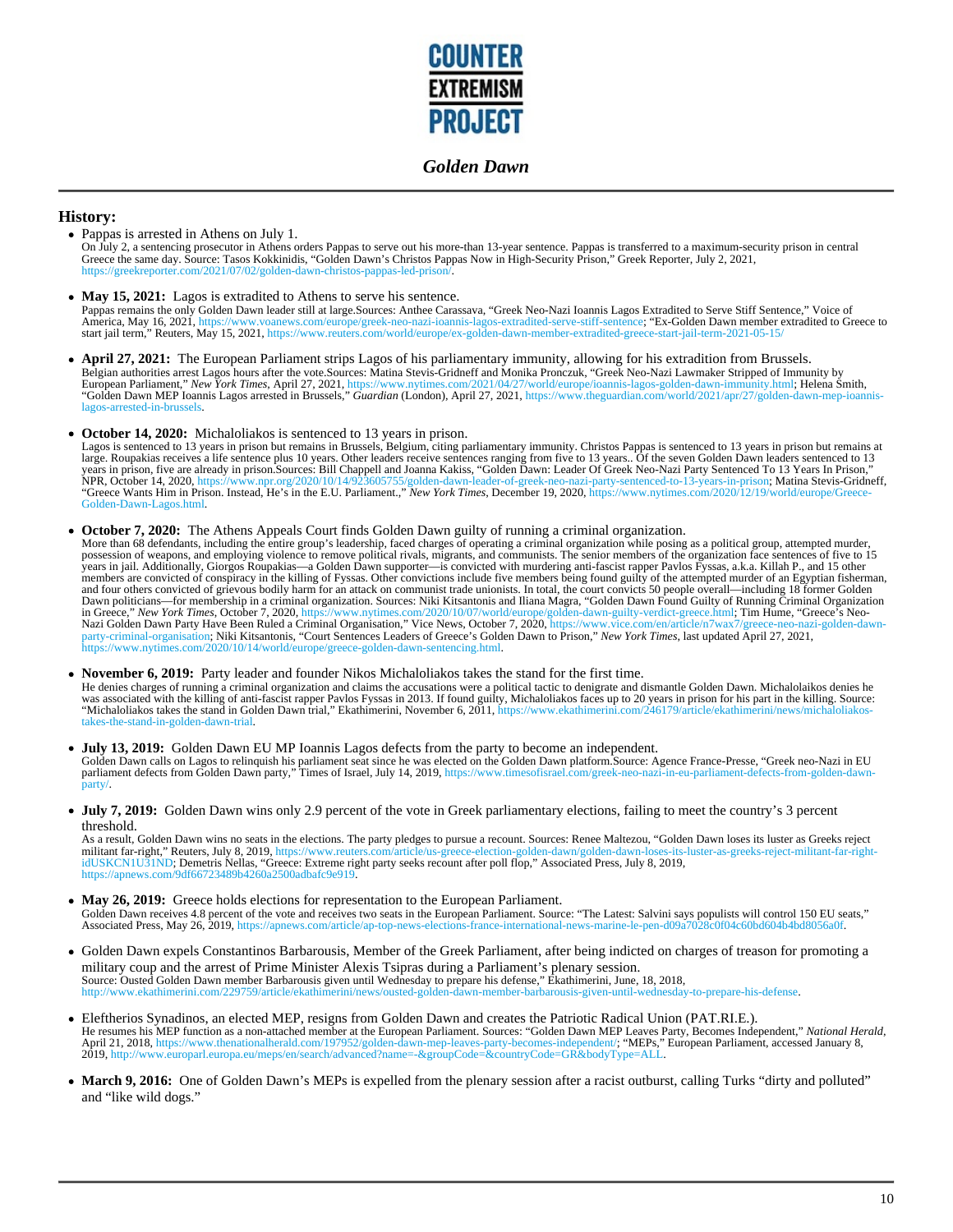

Source: Maïa De La Baume, "Greek MEP booted out for calling Turks 'wild dogs'," Politico, March 9, 2016 https://www.politico.eu/article/greek-mep-booted-calling-turksbarbaric-wild-dogs-european-parliament-golden-dawn-racism/.

- March 31, 2017: Golden Dawn's headquarter in Athens is attacked by a group armed with sledgehammers, batons, helmets, and firebombs. No one is injured. Source: Lizzie Dearden, "Golden Dawn: Greek far-right party's headquarters attacked with sledgehammers," Independent, March 31, 2017,<br>https://www.independent.co.uk/news/world/europe/golden-dawn-offices-a
- Golden Dawn wins third place in Greece's parliamentary elections with 6.99 percent of the vote. The party sends 18 representatives to Greece's 300-member parliament. Sources: Helena Smith, "Neo-fascist Greek party takes third place in wave of voter fury," *Guardian* (London), September 20, 2019, https://www.theguardian.com/world/2015/sep/21/neo-fascist-greek-party-election-golden-dawn-third-place; Demetris Nellas, "Greece:<br>Extreme right party seeks recount after poll flop," Associated
- **April 20, 2015:** The first court session takes place but is immediately adjourned. The trial is characterized by delays, inefficiencies, and public sector strikes. A verdict is expected for 2020. Sources: Omaira Gill, "Greece's Golden Dawn trial going nowhere fast," Deutsche Welle, April 20, 2016, https://www.dw.com/en/greeces-golden-dawn-trial-going-nowhere-fast/a-19197580; Patrick Strickland, "Greek prosecutors<br>say Golden Dawn 'stalling' as trial drags on," Aljazeera, 181012123009018.html.
- A judicial panel charges 69 defendants—including 18 Golden Dawn MPs—with belonging to a criminal organization, as well as possession of illegal weaponry, extortion, bodily harm, and murder. Source: Omaira Gill, "Greece's Golden Dawn trial going nowhere fast," Deutsche Welle, April 20, 2016, https://www.dw.com/en/greeces-golden-dawn-trial-going-nowherefast/a-19197580.
- Golden Dawn comes third in the elections, earning 17 seats in Greece's parliament. Source: Laurence Peter, "Greek elections: Jail fails to deter far-right Golden Dawn," BBC News, January 26, 2015, http://www.bbc.com/news/blogs-eu-30980002.
- In the state prosecutor's file against Golden Dawn MPs, one witness alleges that Golden Dawn recruited a butcher in order to train its members in the art of using a knife effectively so they could learn to "neutralize opponents."<br>Source: Yiannis Baboulias, "Greece's Neo-Nazis Were Scarier Than Anyone Imagined," *Foreign Policy*, November 13, 2014, http://foreignp
- Greek state prosecutor Isidoros Doyiakos orders all Golden Dawn MPs to face trial. Source: Helena Smith, "Greek prosecutor orders all Golden Dawn MPs to face criminal trial," *Guardian* (London), October 16, 2014, uardian.com/world/2014/oct/16/greece-golden-dawn-mps-tried-criminal-offence
- **September 16, 2014:** The annual report by the Greek national police's internal affairs department identifies several police force members with links to Golden Dawn,

claiming that those individuals turned a blind eye to offenses committed by the group. Source: "Police report identifies officers with ties to Golden Dawn,"<br>ekathimerini.com, September 29, 2014, http://www.ekathimerini.com ekathimerini.com, September 29, 2014, http://

• May 22, 2014: In elections for the European Parliament, Golden Dawn secures 9.4 percent of the vote in Greece and takes three of 21 available seats for Greece.

While Golden Dawn currently does not affiliate with any faction in the European Parliament due to the party's violent neo-Nazism, it previously held membership in the European National Front.Source: "Results of the 2014 European elections," European Parliament, accessed October 4, 2014, http://www.results-elections2014.eu/en/countryresults-el-2014.html#table03.

- **May 18, 2014 May 22, 2014:** In local elections, Golden Dawn emerges as the third-largest political force nationally. Source: Helen Smith, "SS songs and antisemitism: the week Golden Dawn turned openly Nazi," *Guardian*, June 7 2014, w.theguardian.com/world/2014/jun/07/greece-golden-dawn-fascism-threat-to-
- Because of a possible ban on Golden Dawn's participation in European elections in May 2014, 200 Golden Dawn supporters register a new political party, National Dawn. Source: Kerin Hope, "Greece: Golden Dawn plans for election race as leaders face jail," *Financial Times*, February 7, 2014, http://www.ft.com/cms/s/0/917c4244-8fe2-11e3 aee9-00144feab7de.html#axzz3EoMqvrSL.
- Three additional Golden Dawn politicians are arrested and accused of holding key roles in a criminal organization responsible for a range of violent attacks on immigrants and opponents. The trial of Golden Dawn members begins in early 2015. Source: Karolina<br>Tagaris and Gina Kalovyrna, "Three more Greek far-right Tagaris and Gina Kalovyrna, "Three more Greek far-right party MPs ordered held awaiting trial," Reuters, January 12, 2014, http://www.reuters.com/article/2014/01/12/us-<br>greece-dawn-lawmakers-idUSBREA0B0JS20140112; "Greece' http://www.dw.de/greeces-far-right-golden-dawn-spokesman-jailed-pending-trial/a-17775525.
- **November 1, 2013:** Two members of Golden Dawn are shot in Athens. The murders are thought to be an act of retaliation following the fatal stabbing of anti-fascist rapper Pavlos Fyssas in September 2013.Source: Renee Maltezou, "Greeks fear<br>more violence after Golden Dawn members shot dead
- **October 23, 2013:** The Greek parliament votes to cut off Golden Dawn's public funding. Source: Renee Maltezou and Harry Papachristou, "Greece cuts off state funding to far-right Golden Dawn party," Reuters, October 22, 2013, http://www.reuters.com/article/2013/10/22/us-greece-goldendawn-funding-idUSBRE99L1I120131022.
- **October 16, 2013:** The Greek parliament votes to strip six Golden Dawn MPs of immunity from prosecution, allowing criminal investigations to deepen.

Source: Renee Maltezou, "Greek parliament strips immunity of six Golden Dawn lawmakers," Reuters, October 16, 2013, accessed October 1, 2014, http://www.reuters.com/article/2013/10/16/us-greece-goldendawn-idUSBRE99F0PN20131016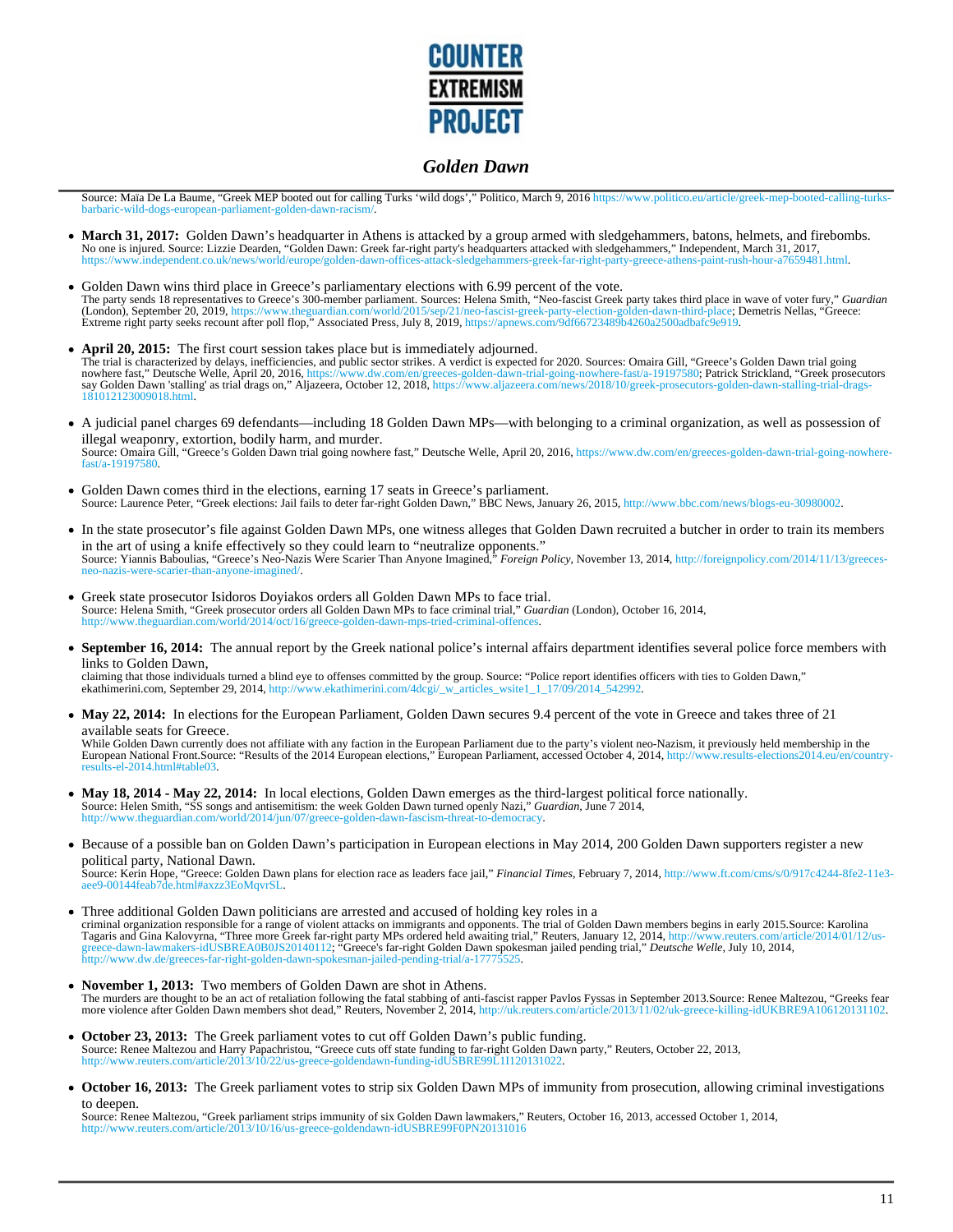

**October 2, 2013:** Three senior Golden Dawn MPs—Ilias Kasidiaris, Ilias Panagiotaros, and Nikos Micho—are released pending trial on criminal charges.

.

A fourth Golden Dawn MP, Ioannis Lagos, remains in detention. Kasidiaris is released on bail of 50,000 euros.Source: Renee Maltezou and Yorgos Karahalis," Greece's<br>Golden Dawn lawmakers freed before trial," Reuters, Octobe

**September 28, 2013:** Greek police arrests Golden Dawn leader Michaloliakos, party spokesman Kasidiaris, and 13 other leading members on charges of forming a

criminal organization. They are investigated for manslaughter, assault, extortion, bombings, and money laundering. The arrests and charges against members of the group constitute some of the most significant steps that can be taken against Golden Dawn, since the Greek constitution does not permit banning political parties in Greece.Source:<br>Helen Smith, "Golden Dawn leader charged with he https://www.opendemocracy.net/can-europe-make-it/dionyssis-g-dimitrakopoulos/political-consequences-of-greek-rapper%E2%80%99s-murd

**September 23, 2013:** An inquiry is launched over claims that members of Greece's armed forces were involved in training Golden Dawn hit squads.

According to the public order minister, "five senior police officers—the heads of the special forces, internal security, organised crime, firearms and explosives, and a rapid-<br>response motorcycle division—had been moved to http://world/2013/sep/23/greece-inquiry-golden-dawn-armed-forces.us

- **September 17, 2013:** Leftist musician Pavlos Fyssas is stabbed to death near the port of Athens. The attacker is later arrested by the police and states that he was a member of Golden Dawn.Source: Nektaria Stamouli, "Greek killing prompts fears of political violence," *Wall Street Journal*, Setpember 18, 2014, http://online.wsj.com/news/articles/SB10001424127887323308504579082922
- **October 23, 2012:** Golden Dawn MP Ilias Kasidiaris reads aloud in parliament passages from the anti-Semitic forgery The Protocols of the Elders of Zion.

Source: Cnaan Lipshiz, "'Protocols of the Elders of Zion' read aloud in Greek Parliament," Jewish Telegraphic Agency, October 26, 2012, http://www.jta.org/2012/10/26/news-opinion/world/protocols-of-the-elders-of-zion-read-aloud-in-greek-parliament#ixzz3Ft21Nmoy.

- **June 17, 2012:** In Greek general elections, Golden Dawn receives 6.9 percent of the vote and 18 seats. In the run-up to the elections, Golden Dawn had vowed "to 'clean' Greece of immigrants" and to put landmines on Greece's borders in order to stop illegal immigrants from entering the country.Source: Marcus Walker, Marianna Kakaounaki, "Greece Struggles to Outlaw Its Golden Dawn Fascist Party," Wall Street Journal, December 4, 2013,<br>http://www.wsj.com/news/articles/SB10001424052702303281504 *Statesman*, November 1, 2012, http://www.newstatesman.com/politics/2012/11/golden-dawns-third-place-polls-not-all-it-se
- **November 7, 2010:** Nikolaos Michaloliakos is elected to the Athens City Council and Golden Dawn secures over 5 percent of the vote in local elections.

Michaloliakos introduces himself to the city council with a Nazi salute.Source: Roxani Roushas, "Understanding the electoral breakthrough of Golden Dawn in Greece: A<br>demand and supply perspective," International Migration election-dawn-idUSBRE83O0YE20120425.

- **October 4, 2009:** The Panhellenic Socialist Movement (Pasok) emerges victorious from Greek elections, securing 44 percent of the vote. Source: "Greece's Socialist win snap pool," BBC News, October 5, 2009, http://news.bbc.co.uk/1/hi/world/europe/8289674.stm; "Greece Early Parliamentary Elections, 4<br>October 2009: OSCE/ODIHR Election Assessment Mission Repo w.osce.org/odihr/elections/greece/41001?download=t
- Golden Dawn re-launches as a political party.<br>Source: Yiannis Baboulias, "Who is Nikolaos Michaloliakos?" *London Review of Books*, October 3, 2013, http://www.lrb.co.uk/blog/2013/10/03/yiannis-baboulias/who-isnikolaos-michaloliakos/.
- Periandros, who violently attacked Greek student Dimitris Kousouris in 1998, is sentenced to 12 years in prison. Source: Roxani Roushas, "Understanding the electoral breakthrough of Golden Dawn in Greece: A demand and supply perspective," International Migration Institute Centre on Migration, Policy & Society, Working Paper 112, 9, http://www.imi.ox.ac.uk/pdfs/wp/wp-83-14.pdf.
- Golden Dawn essentially reorganizes itself as the short-lived nationalist party the Patriotic Alliance. Source: Yiannis Baboulias, "Who is Nikolaos Michaloliakos?" *London Review of Books, October 3, 2013, http://www.lrb.co.uk/blog/2013/10/03/yiannis-baboulias/who-isnikolaos-michaloliakos/.*
- News media allege that Periandros, who had violently attacked a student in 1998, was able to evade arrest for several years due to Golden Dawn's connections to the police force. Source: Areti Athanasiou, "A?????????? ???????? ??? "?????????," *Ta Nea*, April 17, 2004, http://www.tanea.gr/relatedarticles/article/4332198/?iid=2.
- Student Dimitris Kousouris is violently attacked by a high-ranking member of Golden Dawn named Periandros. Allegedly, Kousouris was attacked because he had "insulted" the Greek flag.Source: Roxani Roushas, "Understanding the electoral breakthrough of Golden Dawn in<br>Greece: A demand and supply perspective," International Migrati www.imi.ox.ac.uk/pdfs/wp/wp-83-14.pdf
- **:** Following poor results in several elections, Golden Dawn seeks to contest elections as part of alliances of nationalist parties.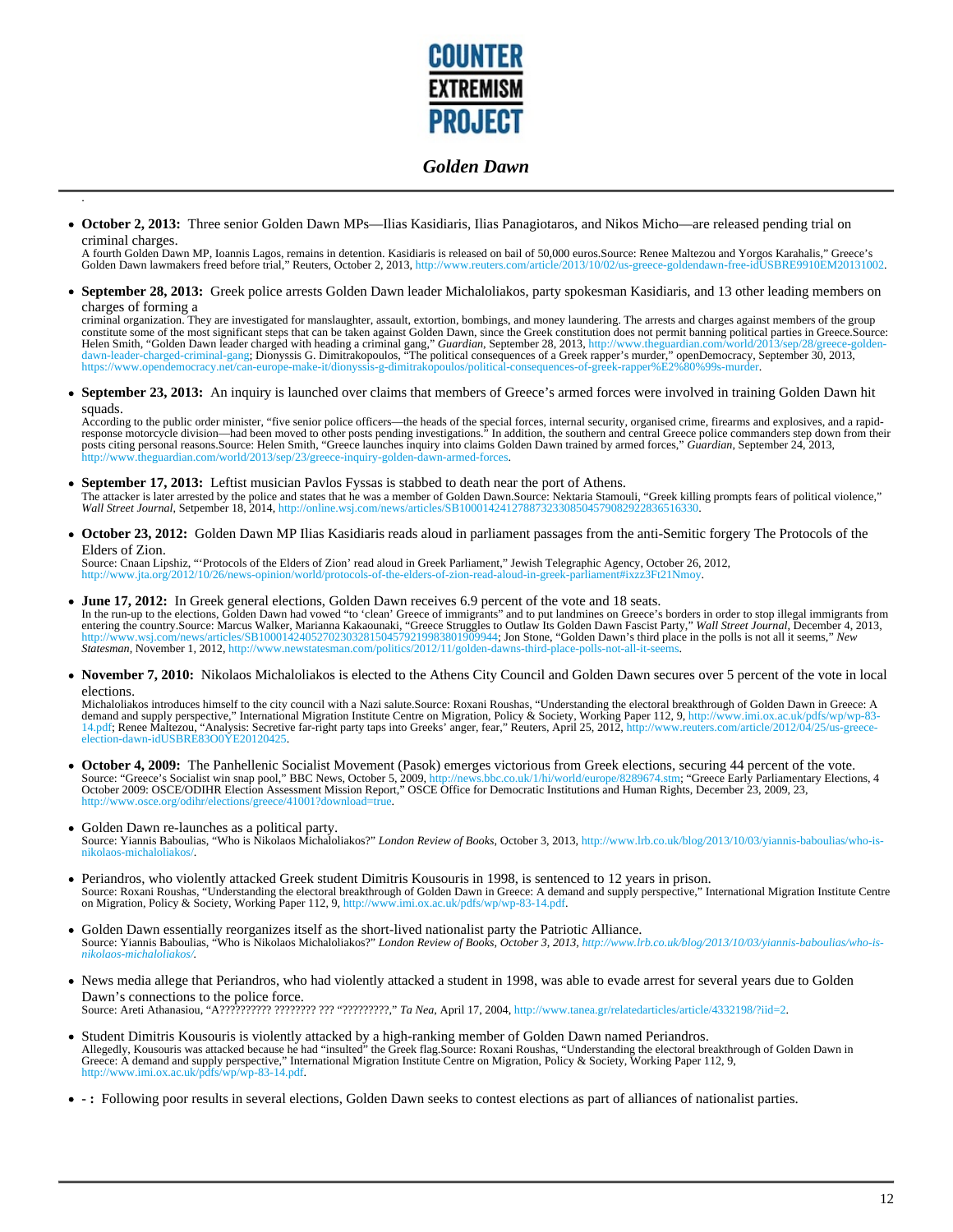

Source: Roxani Roushas, "Understanding the electoral breakthrough of Golden Dawn in Greece: A demand and supply perspective," International Migration Institute Centre on Migration, Policy & Society, Working Paper 112, 9, http://www.imi.ox.ac.uk/pdfs/wp/wp-83-14.pdf.

- Despite Golden Dawn's openly Nazi character and long history of violence, the Greek state recognizes it as a legal political party in 1993. Source: "Golden Dawn: the rise and fall of Greece's neo-Nazi party," *The Week [U.K.]*, October 2, 2013, http://www.theweek.co.uk/europe/55407/golden-dawn-rise-and-<br>fall-greeces-neo-nazi-party.
- Nikolaos Michaloliakos leaves the EPEN and founds Golden Dawn.  $\bullet$ Source: Yiannis Baboulias, "Who is Nikolaos Michaloliakos?," *London Review of Books*, October 3, 2013, http://www.lrb.co.uk/blog/2013/10/03/yiannis-baboulias/who-isnikolaos-michaloliakos/.
- **June 14, 1984:** The EPEN gains 2.3 percent of the vote in the European elections and thereby secures one seat in the European Parliament. Source: Richard Clogg, *Parties and Elections in Greece: The Search for Legitimacy* (London: C Hurst & Co Publishers Ltd, 1987), 185.
- Nikolaos Michaloliakos becomes one of the leaders of the youth wing of the National Political Union  $\bullet$ (EPEN), which was founded by then-imprisoned Georgios Papadopoulos, leader of the military junta that ruled Greece from 1967 to 1974.Source: Yiannis Baboulias, "Who<br>is Nikolaos Michaloliakos?" *London Review of Books, Octo*
- : Nikolaos Michaloliakos begins to publish the fascist publication Golden Dawn (Greek: Chrysi Avgi).<br>The front cover of one issue shows a picture of Adolf Hitler.Source: Yiannis Baboulias, "Who is Nikolaos Michaloliakos?
- Nikolaos Michaloliakos is convicted for "carrying illegal weapons and explosives as a member of a far-right group" and spends a short time in prison.

There, he meets members of the Greek military junta including Georgios Papadopoulos, the junta's former leader who ruled the country from 1967 to 1974.Source: Dina<br>Kyriakidou, "Special Report: Greece's far-right party goes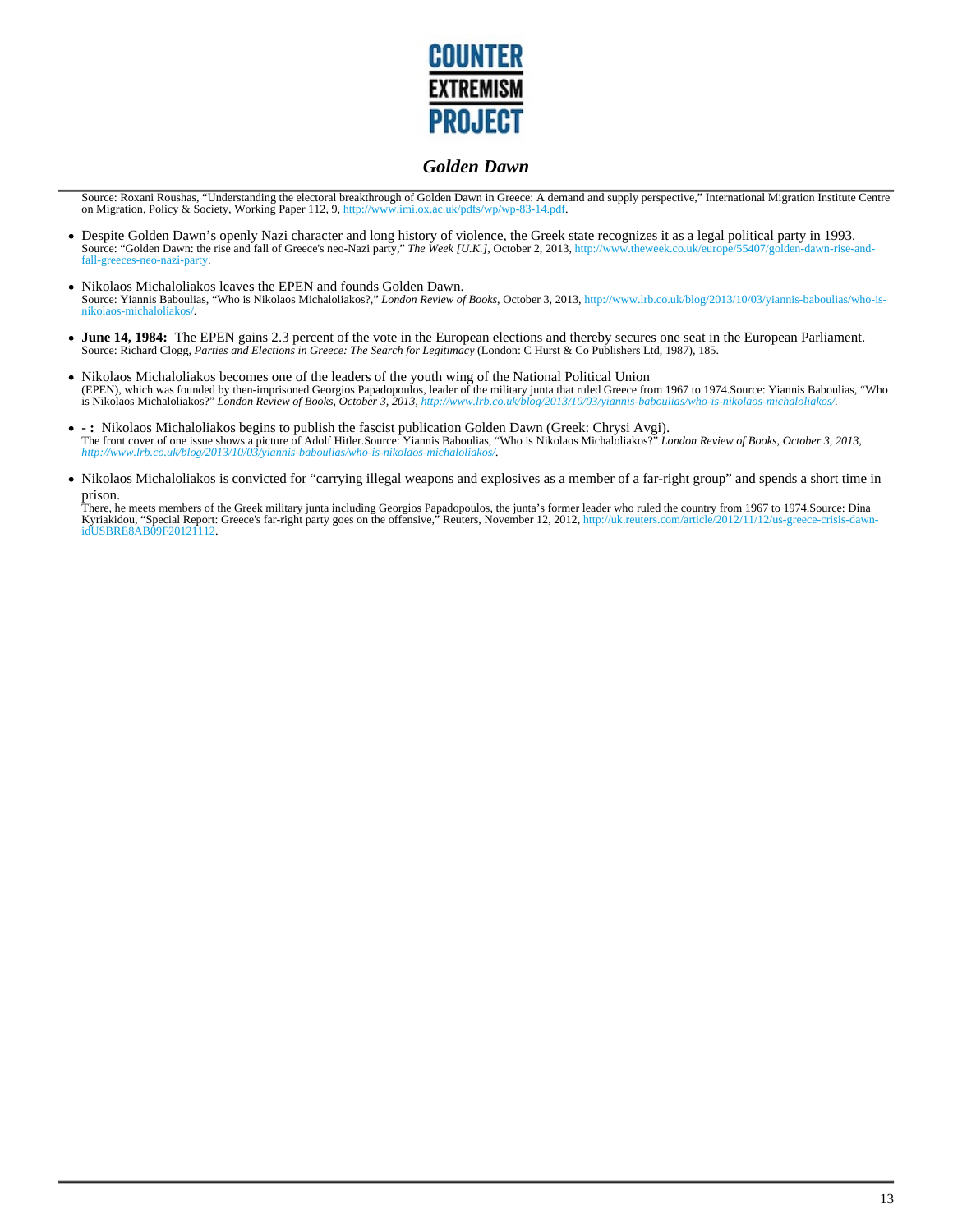

## **Violent history:**

Golden Dawn MPs have personally been implicated in attacks and murders. In June 2012, Golden Dawn MP and spokesperson Ilias Kasidiaris physically assaulted two female left-wing politicians while being filmed on Greek TV show Good Morning Greece.*64* In September 2013, one Golden Dawn member stabbed leftist musician Pavlos Fyssas to death. Ioannis Lagos—a Golden Dawn MP—was implicated in Fyssas's murder, and prosecutors claim that he directed the murder himself.

These are not lone incidents. Throughout the early 2010s, Golden Dawn members were recorded carrying out the majority of documented racist crimes in Greece.<sup>65</sup> Attacks committed by Golden Dawn members have ranged from stabbings, aggregated assaults, and murders. They were carried out both by individual members of Golden Dawn acting alone as well as those acting in a group.

- **December 17, 2018:** The Holocaust memorial in Thessaloniki is vandalized and besmeared with a swastika painting for the fourth time in 2018. Previous attacks have been attributed to far-right supporters, including those from neo-Nazi party Golden Dawn.*66*
- May 21, 2018: Approximately two dozen people attack Thessaloniki's Mayor Yiannis Boutaris at a public event, throwing him on the ground and kicking him repeatedly. Police subsequently arrest four men, among them an off-duty police officer. As Boutaris is reviled by extreme nationalists, authorities blame the beating on "extreme-right thugs."*67*
- **April 23, 2018:** Violent clashes between a Greek far-right group, riot police, and migrants rage on the island of Lesvos, leaving several people injured. Asylum seekers are protesting against their prolonged stay in the overcrowded registration camp, when far-right extremists insult and throw objects at them.*68*
- **February 26, 2018:** A group of suspected neo-Nazis and Golden Dawn members storms the anti-fascist Favela Free Social Center in Piraeus, wielding iron bars, setting off flares and besmearing the walls. Five people are injured. Party leader Nikolaos Michaloliakos denies Golden Dawn's involvement.*69*
- **November 1, 2017:** A prosecution lawyer in an ongoing Golden Dawn trial is attacked outside Athens police headquarters by Golden Dawn supporters.*70*
- **April 1, 2017:** A student is heavenly beaten and seriously injured allegedly by members of Golden Dawn.*71*
- **November 18, 2016:** Golden Dawn members are suspected of attacking a refugee camp with Molotov cocktails and rocks on the Greek island of Chios.*72*
- **August 24, 2014:** Golden Dawn members attack a gay couple in Athens, seriously injuring one of them.*73*
- **September 17, 2013:** Leftist musician Pavlos Fyssas is stabbed to death near the port of Athens. The attacker is later arrested by the police and states that he was a member of Golden Dawn.*74*
- **September 15, 2013:** Golden Dawn MP Ilias Panagiotaros interrupts a World War II remembrance event in the small town of Meligalas. He grabs the microphone, shouts, and shoves elderly townspeople.*75*
- **July 21, 2013:** Six members of Golden Dawn pose as police officers and enter a house lived in by migrant workers in Tavros to check their papers. When the migrants ask for help from a police car, the Golden Dawn members begin beating the migrants. They steal the migrants' wallets and work permits.*76*
- **February 7, 2013:** Members of Golden Dawn gather outside Medicin du Monde clinic in Perama and threaten staff and patients.*77*
- **2013:** At least 100 attacks are attributed to Golden Dawn.*78* Investigations revealed that Golden Dawn regularly sends "militias" to attack migrants. A witness admits that he had participated several times in attacks with 50 to 60 motocycles. Two neo-Nazis had sat on each motorcycle, and the ones sitting in the back "had a stick and beat on each Pakistani he could catch," the witness says.*79*
- **November 15, 2012:** Members of Golden Dawn threaten to burn down the house of an immigrant family who was behind in their rent payments. The police only arrive after the group has left, and the group returns the following night to repeat their threats.*80*
- **November 1, 2012:** Around 150 people, including an unidentified number of high-ranking members of Golden Dawn, attack migrants and damage migrant shops.*81*
- October 12, 2012: A 21-year-old Egyptian is attacked by four members of Golden Dawn. He is severely beaten with chains and bitten by a dog. The attacks leave him blind.*82*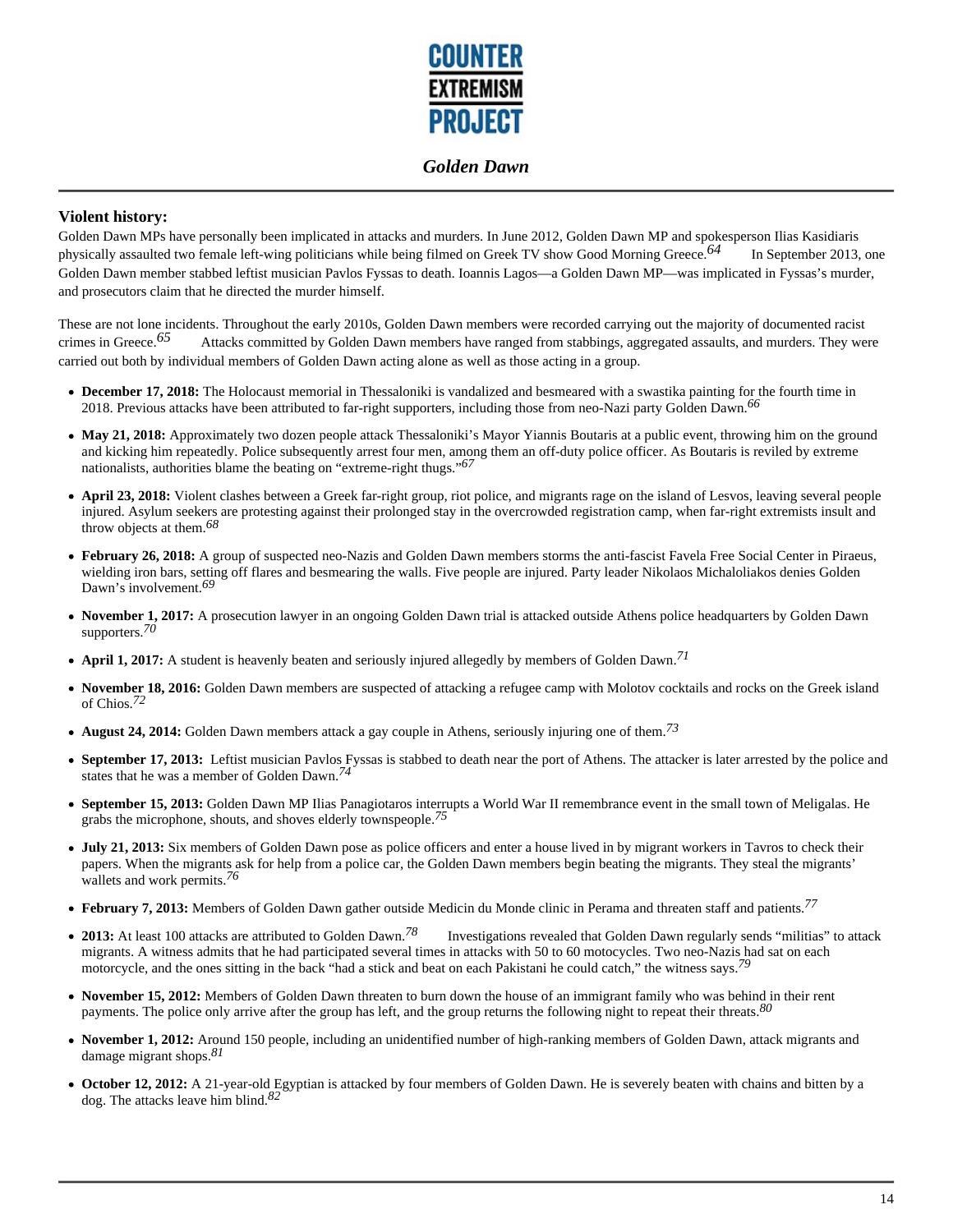

- **September 7, 2012:** Two Golden Dawn MPs and approximately 50 group members attack migrant street vendors at a festival in Rafina. Two Golden Dawn members pretend to be immigration officers and asked to see documents while the group destroys stalls.*83*
- August 25, 2012: In the courtyard of the Greek parliament, Golden Dawn MP Dimitri Koukoutsi attacks the president of the Pakistani Community Association, Javed Aslam, and Vasiliki Katrivanou, an MP from the left-wing Syriza party.*84*
- **August 23, 2012:** Members of Golden Dawn confronts police over the transfer of immigrants awaiting deportation to an army base in Corinth. They threaten to turn off the water supply to the base. Later, two immigrants were stabbed.*85*
- **July 7, 2012:** A group of Golden Dawn members attack Pakistani immigrants outside their house in Nikaia.*86*
- **June 7, 2012:** On a morning television show, a high-profile member of Golden Dawn, Ilias Kasidiaris, physically assaults female politicians Rena Dourou and Liana Kanell. He throws water in Dourou's face and slapps Kanell after she protested his assault on Dourou.*87*
- **June 12, 2012:** Golden Dawn members violently attack Egyptian fisherman Abou Zeid Mubarak*88*
- **May 2011:** A Bangladeshi immigrant is murdered by members of Golden Dawn.*89*

*64* "Golden Dawn, NYC (short documentary dir. Richard Ledes) 2014," YouTube video, 29:40, posted by "richardledes," June 10, 2014, https://www.youtube.com/watch?v=HdCEY2uNk88&feature=youtu.be.<br>65 
interval of the creek far-right Golden Dawn party." BBC News. *65* "Profile: Greece's far-right Golden Dawn party," BBC News, October 1, 2013, http://www.bbc.com/news/world-europe-24346993. *66* Toi Staff, "Greek Holocaust memorial vandalized for 4th time this year," *Times of Israel*, December 17, 2018, https://www.timesofisrael.com/greek-holocaustmemorial-vandalized-for-4th-time-this-year/. *67* Tasos Kokkinidis, "Greek Police Arrest 4 Over Violent Attack on Thessaloniki Mayor," Greek Reporter, May 21, 2018, https://greece.greekreporter.com/2018/05/21/greek-police-arrest-four-in-violent-attack-of-thessaloniki-mayor/; Tasos Kokkinidis, "Police Officer Among Suspects of Mob Attack Against Greek Mayor," Greek Reporter, May 25, 2018, https://greece.greekreporter.com/2018/05/25/police-officer-among-suspects-of-greek-mayor-mob-attack/. *68* Niki Kitsantonis, "'One of the Hardest Nights': Violence Erupts Between Greeks and Migrants," *New York Times*, April 24, 2018, https://www.nytimes.com/2018/04/24/world/europe/greece-lesbos-refugees.html; Philip Chrysopoulos, "Extreme Right-Wing Group Attack Migrants on Lesvos (video)," Greek Reporter, April 23, 2018, https://greece.greekreporter.com/2018/04/23/extreme-right-wing-group-attack-migrants-on-lesvos-video/. *69* Tasos Kokkinidis, "Neo-Nazis Attack Greek Anti-Fascist Center, Injure 5," Greek Reporter, February 26, 2018, https://greece.greekreporter.com/2018/02/26/neo-nazisattack-greek-anti-fascist-center-injure-5/; Carolin Philipp, "Griechenland: Renaissance des Faschismus," Missy Magazine, October 11, 2018, https://missy-magazine.de/blog/2018/10/11/griechenland-renaissance-des-faschismus/<br>70<br>Trip Mexic in Colder Down Trip Attached by Neo Nexis in *70* Tasos Kokkinidis, "Lawyer in Golden Dawn Trial Attacked by Neo-Nazis in Athens," Greek Reporter, November 1, 2017, https://greece.greekreporter.com/2017/11/01/lawyer-in-golden-dawn-trial-attacked-by-neo-nazis-in-athens/. *71* "Student brutally attacked allegedly by Golden Dawn members," Keep Talking Greece, April 1, 2017, https://www.keeptalkinggreece.com/2017/04/01/student-brutallyattacked-allegedly-by-golden-dawn-members/<br>72 **Holong Smith and Patrick Kingslav** *72* Helena Smith and Patrick Kingsley, "Far-right group attacks refugee camp on Greek island of Chios," *Guardian*, November 18, 2016, https://www.theguardian.com/world/2016/nov/18/far-right-group-attacks-refugee-camp-greek-island-chios. *73* "Rise in Greek anti-gay attacks blamed on Golden Dawn party," *South China Morning Post*, August 26, 2014, http://www.scmp.com/news/world/article/1580879/risegreek-anti-gay-attacks-blamed-golden-dawn-party. *74* Nektaria Stamouli, "Greek killing prompts fears of political violence," *Wall Street Journal*, September 18, 2014, http://online.wsj.com/news/articles/SB10001424127887323308504579082922836516330. *75* Marcus Walker and Marianna Kakaounaki, "Greece struggles to outlaw its Golden Dawn Fascist party," *Wall Street Journal*, December 4, 2013, http://online.wsj.com/news/articles/SB10001424052702303281504579219983801909944.<br>76 (Colder Deur etteck borne of migrants "The city at a time of grisis: Map of atta *76* "Golden Dawn attack home of migrants," The city at a time of crisis: Map of attacks on migrants in Athens, accessed October 1, 2014, http://map.crisisscape.net/reports/view/125.<br>77 "Colden Days the *77* "Golden Dawn threatens Medicin du Monde clinic in Perama," The city at a time of crisis: Map of attacks on migrants in Athens, accessed October 1, 2014, http://map.crisis-scape.net/reports/view/5. <sup>78</sup> "Profile: Greece's far-right Golden Dawn party," BBC News, October 1, 2013, http://www.bbc.co.uk/news/world-europe-24346993.<br>"Critical and catalogical activities of the Westernities" Dis. Web. October 1, 2013, http:// *79* "Griechische Neonazis schickten 'Kampfmilizen' los," *Die Welt*, October 1, 2013, http://www.welt.de/politik/ausland/article120540525/Griechische-Neonazisschickten-Kampfmilizen-los.html. *80* "Threats to damage house of migrant family," The city at a time of crisis: Map of attacks on migrants in Athens, accessed October 1, 2014, http://map.crisisscape.net/reports/view/167.<br>81 Motthow Boosler *81* Matthew Boesler, "REPORT: A Huge Golden Dawn Mob Led An Assault On Immigrants In Athens Last Night," *Business Insider*, November 1, 2012, http://www.businessinsider.com/golden-dawn-mob-attack-greek-hairdresser-2012-11. *82* "21 year old blinded by attack by four Golden Dawn members," The city at a time of crisis: Map of attacks on migrants in Athens, accessed October 1, 2014, http://map.crisis-scape.net/reports/view/26.<br>83 "Golden Deur members led by *83* "Golden Dawn members, led by one MP attacks migrants street vendors in Rafina," The city at a time of crisis: Map of attacks on migrants in Athens, accessed October 1, 2014, http://map.crisis-scape.net/reports/view/38. *84* "Golden Dawn physically attacks visiting president of Pakistani Community Association and Syriza MP in parliament courtyard," The city at a time of crisis: Map of attacks on migrants in Athens, accessed October 1, 2014, http://map.crisis-scape.net/reports/view/41.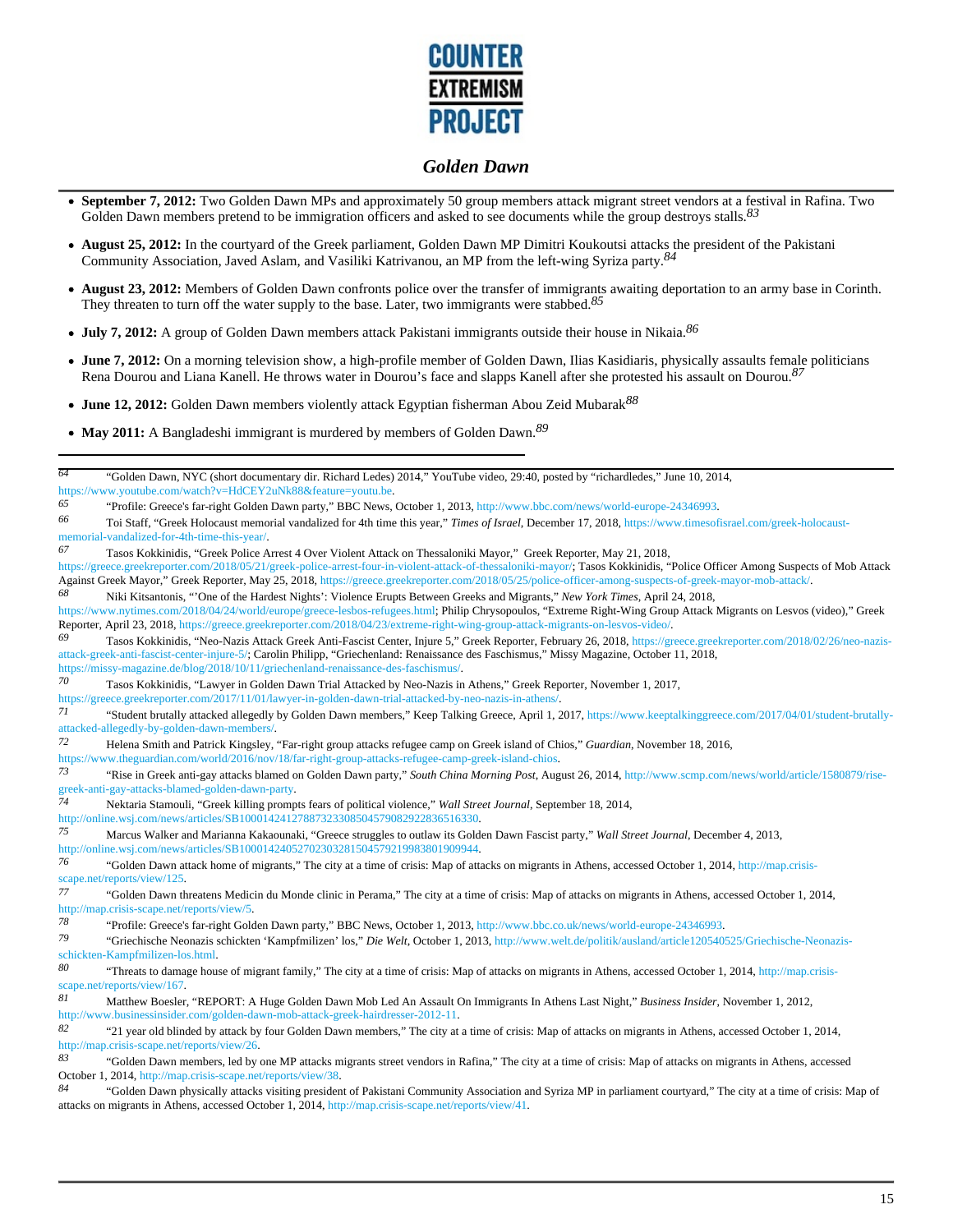

<sup>85</sup> "Golden Dawn clash with police about the transfer of immigrants awaiting deportation to an army camp in Corinth," The city at a time of crisis: Map of attacks on migrants in Athens, accessed October 1, 2014, http://map.crisis-scape.net/reports/view<br> $\frac{86}{15}$ . "Three Pakistanis attacked by members of Golden Dayn". The city at a time of

*86* "Three Pakistanis attacked by members of Golden Dawn," The city at a time of crisis: Map of attacks on migrants in Athens, accessed October 1, 2014, http://map.crisis-scape.net/reports/view/91.<br>87 Holen Smith "Golden Dawn MP

*87* Helen Smith, "Golden Dawn MP's live TV assault shocks Greece," *Guardian*, June 7, 2012, http://www.theguardian.com/world/2012/jun/07/golden-dawn-tv-assaultgreece.<br>88

*88* Marcus Walker and Marianna Kakaounaki, "Greece struggles to outlaw its Golden Dawn Fascist party," *Wall Street Journal*, December 4, 2013, http://online.wsj.com/news/articles/SB10001424052702303281504579219983801909944.<br>89 Helen Smith "Greek prime minister calls for calm after murder of leftwing musi

*89* Helen Smith, "Greek prime minister calls for calm after murder of leftwing musician," *Guardian*, September 19, 2013, http://www.theguardian.com/world/2013/sep/19/greek-prime-minister-golden-dawn.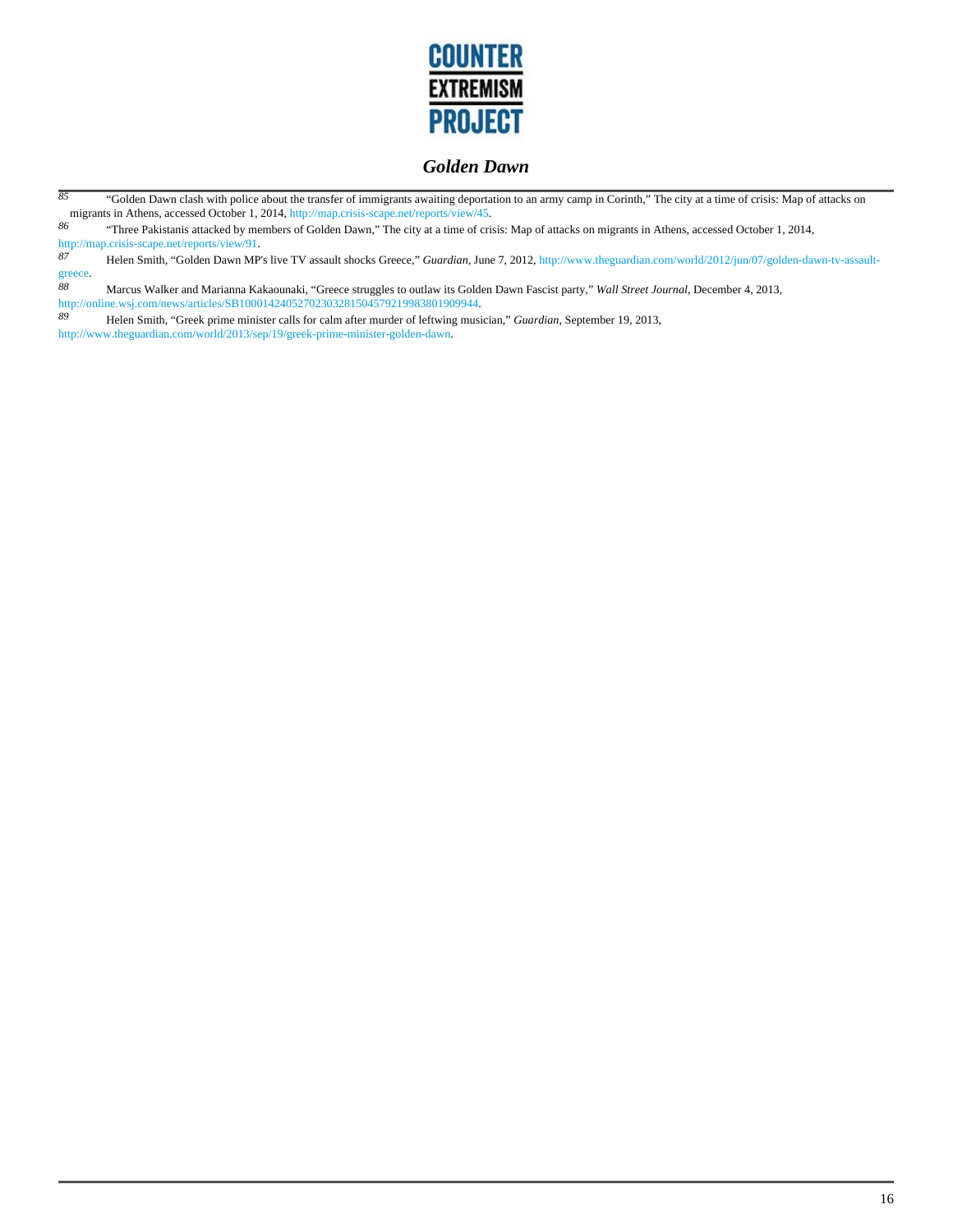

### **Associations:**

*Ties to Extremist Entities:*

### **Forza Nuova**

Golden Dawn has attended various festivals with the Italian far-right extremist party Forza Nuova.*90* The two groups have marched together both in Greece and in Italy. Golden Dawn MP Artemis Mattheopoulos serves as Deputy Chairman of the Alliance for Peace and Freedom, an organization run by Forza Nuova leader Roberto Fiore.*91*

#### **Jobbik**

Golden Dawn reportedly has close links with the Hungarian neo-Nazi party Jobbik and its former leader Gabor Vona.*92*

#### *Ties to Other Entities:*

# **Casa Pound***93*

In November 2013, Casa Pound allegedly held a meeting in Rome, which two senior members of Golden Dawn attended, one of which was Apostolos Gkletsos, a former MP and member of Golden Dawn's Central Committee. The outcome of the meeting allegedly signaled the emergence of a potential alliance between Casa Pound and Golden Dawn.*94*

#### **British National Party***95*

Nick Griffin, the leader of the far-right British National party (BNP), travelled to Athens on January 10, 2014 to offer his support to Golden Dawn in the face of the Greek government's crackdown on the group.<sup>96</sup> Griffin also stated that he was looking to build an alliance of five far-right parties after the European parliamentary elections in May 2014. Griffin said that the description of Golden Dawn as a neo-Nazi party were a "ridiculous smear."*97*

### *Ties to Individuals:*

According to a website linked to Golden Dawn, the leader of the organization, Nikolaos Michaloliakos, received a letter from Alexander Dugin, a professor at Moscow State University and former Kremlin adviser. In the letter, Dugin, who is also one of the architects behind Putin's "Eurasian" ideology, called for an open exchange between Golden Dawn and his Moscow-based think tank and positively noted Golden Dawn's geopolitical views. Michaloliakos has allegedly expressed support in the past for closer ties with Russia.*98*

| 90        | Anthee Carassava, "Far-Right Festival in Greece Will Proceed as Planned, Party Says," New York Times, August 10, 2005,                                                |
|-----------|-----------------------------------------------------------------------------------------------------------------------------------------------------------------------|
|           | http://www.nytimes.com/2005/08/10/international/europe/10greece.html.                                                                                                 |
| 91        | "Together for a Europe of Free Nations – The Alliance for Peace and Freedom moves forward in Brussels," Alliance for Peace and Freedom, February 21, 2015,            |
|           | https://alliancepeacefreedom.wordpress.com/.                                                                                                                          |
| 92        | Far-right Hungarian who faced calls to be banned from Britain because of his views arrives in London for rally amid protests," Daily Mail (London), January 26, 2014, |
|           | http://www.dailymail.co.uk/news/article-2546296/Far-right-Hungarian-faced-calls-banned-Britain-views-arrives-London-rally-amid-protests.html.                         |
| 93        | Katerina Nikolaus, "Greece's Golden Dawn opens Italian branch," Digital Journal, November 13, 2012, http://www.digitaljournal.com/article/336773.                     |
| 94        | Alfio Bernabel, "Golden Dawn links with Italian fascists," Searchlight, January 28, 2014, http://www.searchlightmagazine.com/archive/golden-dawn-links-with-italian-  |
| fascists. |                                                                                                                                                                       |
| 95        | Natharlie Savaricas and Charlotte McDonald-Gibson, "Just what Greece didn't need: BNP leader Nick Griffin seeks Golden Dawn alliance," Independent, January 10,       |
|           | 2014, http://www.independent.co.uk/news/world/europe/just-what-greece-didnt-need-bnp-leader-nick-griffin-seeks-golden-dawn-alliance-9052662.html.                     |
| 96        | Matthew Taylor, "Nick Griffin offers strident support to Golden Dawn on visit to Greece," Guardian, January 10, 2014,                                                 |
|           | http://www.theguardian.com/politics/2014/jan/10/nick-griffin-support-golden-dawn-greece.                                                                              |
| 97        | Natalie Savaricas and Charlotte McDonald-Gibson, "Just what Greece didn't need: BNP leader Nick Griffin seeks Golden Dawn alliance," Independent, January 10,         |
|           | 2014, http://www.independent.co.uk/news/world/europe/just-what-greece-didnt-need-bnp-leader-nick-griffin-seeks-golden-dawn-alliance-9052662.html.                     |
| 98        | Mitchell A. Orenstein, "Putin's Western Allies," Foreign Affairs, March 25, 2014, http://www.foreignaffairs.com/articles/141067/mitchell-a-orenstein/putins-western-  |
| allies.   |                                                                                                                                                                       |
|           |                                                                                                                                                                       |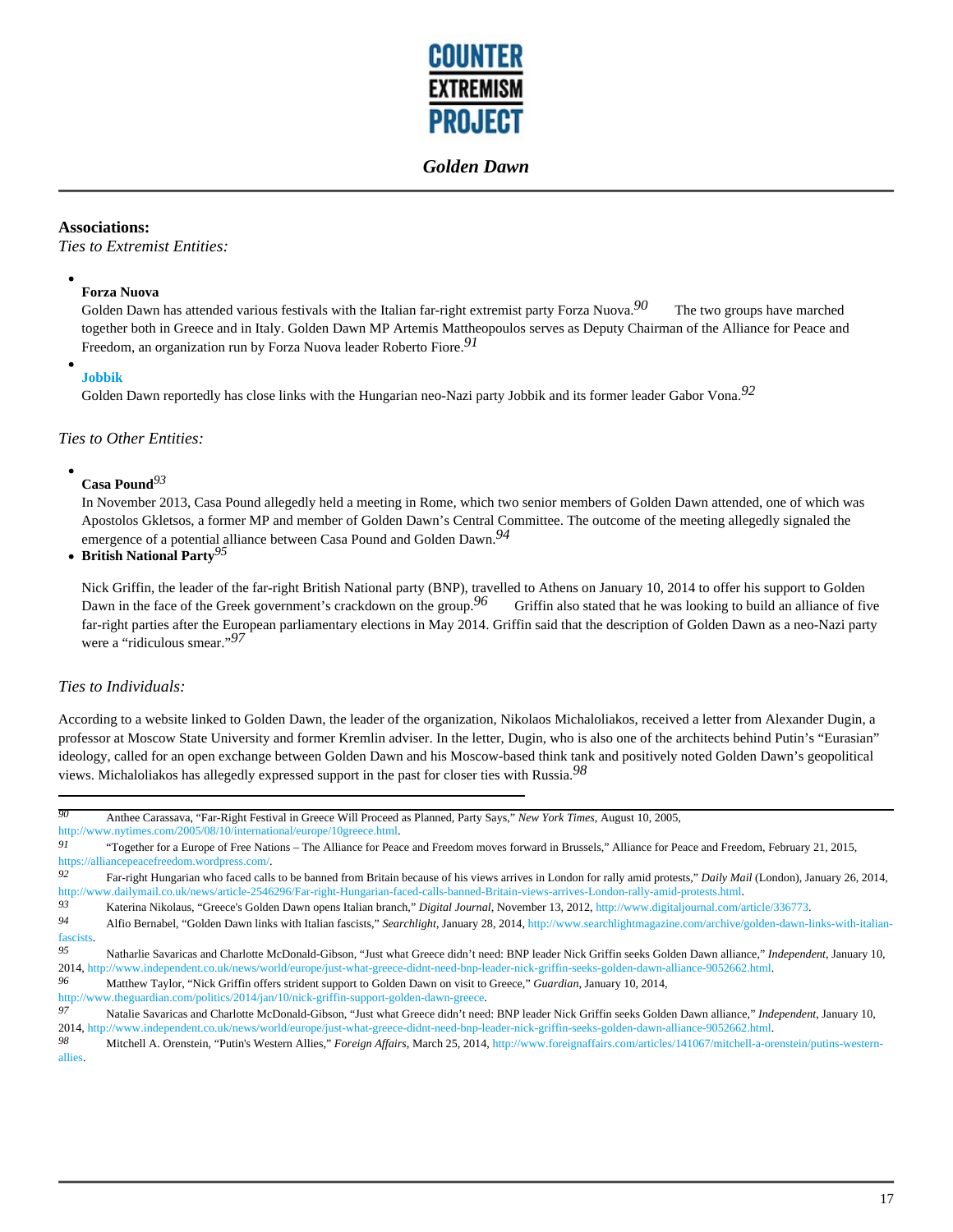

## **Media Coverage:**

## *Analysis of Group*

Golden Dawn has attracted increasing international media coverage since it successfully entered parliament following the 2012 Greek general election. Much of the media attention has focused on the party's continued electoral success in the context of severe austerity measures, its openly neo-Nazi character, and its violent attacks against immigrants and leftists. However, as the party's gains are almost exclusively viewed as a product of the financial crisis, the potential longer-term impact of Golden Dawn's social and welfare activities and its international undertakings and links to far-right organizations appears underexplored at times.

Although Golden Dawn was founded nearly 30 years ago, the group hardly featured in international media coverage until the Greek general elections in 2012, when the party—to the surprise of analysts and the political establishment—was able not only to dramatically increase its share of the vote but to secure 18 seats in the Greek parliament. International observers and media commentators were alarmed that an ultra-nationalist party which openly models itself after the Nazis and advocates for mining Greece's borders to keep out immigrants was so successful in a national election. In a BBC article in October 2012, former "Newsnight" editor Paul Mason echoed the consensus of much of the international press regarding Golden Dawn's success. He drew parallels between modern Greece and Germany during the Weimar Republic, arguing that Golden Dawn's rise was fueled by "hopelessness" and "inertia" and must be understood in the context of the financial crisis and the effects of the severe austerity measures that Greece had to endure. Though Mason rejected a direct comparison to the political and economic context of the Weimar Republic, he argued that "[W]hile the crisis may be on a scale weaker than the one that collapsed [...] in Greece, the forces holding democracy together may also be weaker."*99* 

International commentators were careful not to overstate the importance of Golden Dawn's 2012 electoral success, with *The New York Times* pointing out that "the group is still far from being a major threat to [Greek Prime Minister Antonis] Samaras's party, or to his fragile three-party coalition government."*100* However, the fascist, violent, and aggressive character of the group and its leaders was emphasized by most media outlets. Reuters's Dina Kyriakidou pointed out the inherent contradiction of denying being a neo-Nazi organization while at the same time "openly adopting similar ideology and symbols"*101* and the *Guardian* described an incident during which the "high-profile neo-Nazi MP" Ilias Kasidiaris physically attacked two left-wing female politicians during a live talk show. With sharp irony, the *Guardian*'s Helen Smith described Kasidiaris as "the most vocal opponent of suggestions that Chrysi Avgi [Golden Dawn] is a violent organisation with a history of attacks on society's most vulnerable not least Greece's burgeoning population of immigrants."*102* 

Following a string of attacks on migrants across Greece during 2012 and 2013—for many of which Golden Dawn has been alleged to be responsible—international media outlets investigated Golden Dawn's growing appeal among segments of the Greek population despite its violent reputation. As state welfare assistance was rolled back dramatically following the implementation of austerity cuts, Reuters pointed to Golden Dawn's moves to fill the void. "Part of its [Golden Dawn's] appeal is down to the sort of welfare work that Hamas, the Palestinian party, does in Gaza. Golden Dawn distributes food in poor neighborhoods, helps old ladies get money safely from ATMs—and has also set up a Greeks-only blood bank."*103* 

While the rise of Golden Dawn was repeatedly explained in the context of stringent austerity measures and widespread poverty and unemployment, international media outlets gave less attention to the international dimension of Golden Dawn's activities. Thus, the connections of the organization to Russian President Vladimir Putin were not widely picked up even though *Foreign Affairs* magazine highlighted that Golden Dawn "is thought to receive funds from Russia."<sup>104</sup> The *Guardian* noted Golden Dawn's efforts t The *Guardian* noted Golden Dawn's efforts to open offices across Europe and in the United States, quoting a Golden Dawn expert who stated, "Golden Dawn is not like other parties in Greece. From its beginnings, in the early 80s, it always had one eye abroad."*105* 

Following the murder of left-wing rapper Pavlos Fyssas in 2013 by a member of Golden Dawn, media outlets have closely followed government efforts to prosecute the organizations leadership and crack down on racist violence. While the government-led action has generally been viewed as successful in curtailing the activities of the group, Golden Dawn's electoral success at the recent European elections indicates that they are still popular among voters. This adds more pressure on the government to successfully prosecute Golden Dawn's leader Michaloliakos and other members of the group during their upcoming trial. However, the *Wall Street Journal* has already speculated that "the evidence so far probably isn't enough" to allow for the group to be banned.*106* 

While western media interest in the activities of Golden Dawn has significantly increased over the last two years, much media analysis has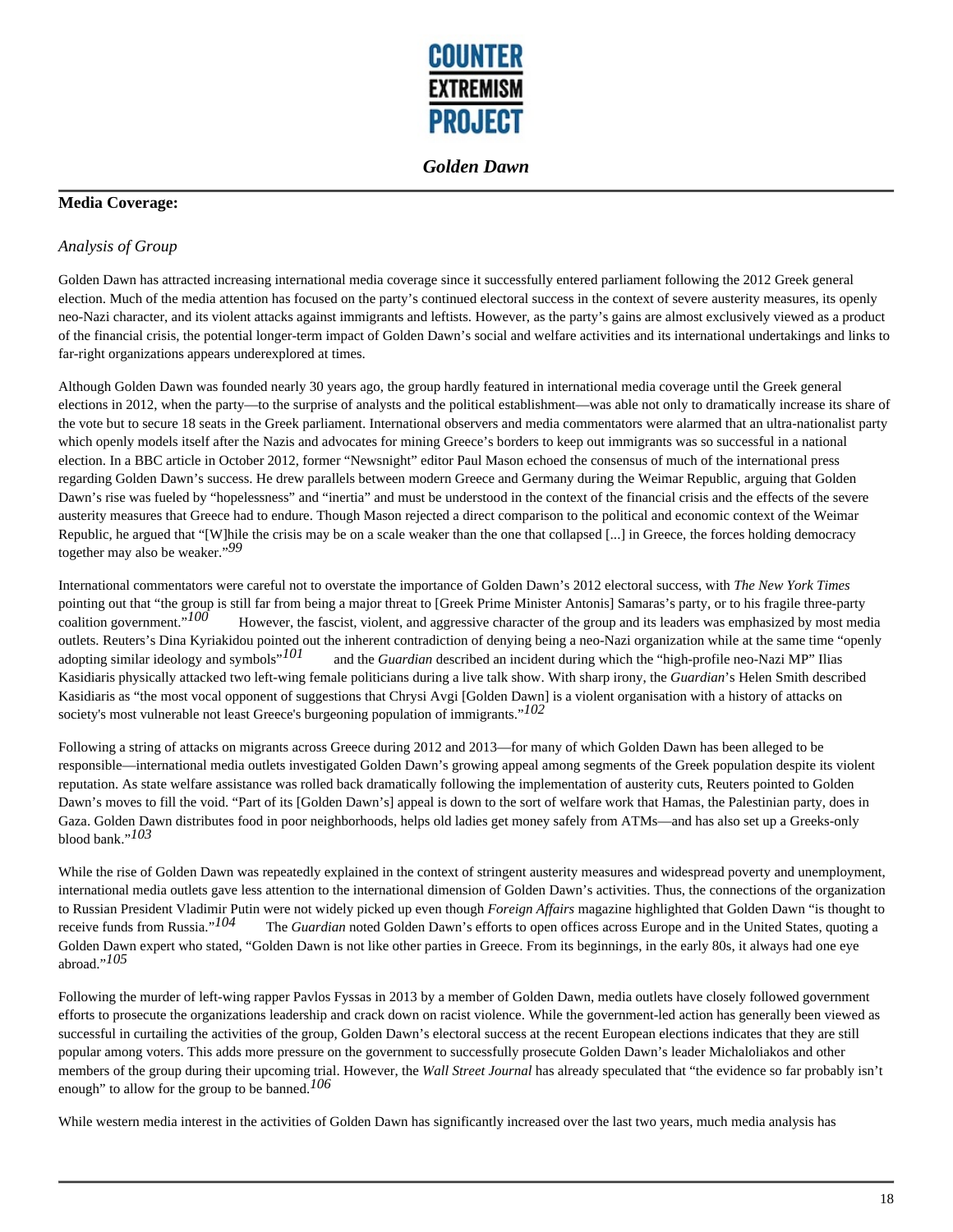

remained limited to linking the group's success to the consequences of severe austerity measures. Accordingly, Golden Dawn's ascent is predominantly viewed as a product of the financial crisis.

**Paul Mason, "Love or nothing: The real Greek parallel with Weimar," BBC News, October 26, 2012, http://www.bbc.co.uk/news/world-20105881.<br>** *100* **<b>Liz Alderman** "Right-Wing Extremists' Popularity Rising Rapidly in Greece " *100* Liz Alderman, "Right-Wing Extremists' Popularity Rising Rapidly in Greece," *New York Times*, September 30, 2012,

http://www.nytimes.com/2012/10/01/world/europe/amid-greeces-worries-the-rise-of-right-wing-extremists.html?pagewanted=all&\_r=0.<br>101 Dina Kuriakidou "Spacial Bapart: Greece's for right party goes on the offensive "Bautars,

*101* Dina Kyriakidou, "Special Report: Greece's far-right party goes on the offensive," Reuters, November 12, 2012, http://uk.reuters.com/article/2012/11/12/us-greececrisis-dawn-idUSBRE8AB09F20121112.

*102* Helen Smith, "Greek Golden Dawn MP assaults female politicians on talkshow," *Guardian*, June 7, 2012, http://www.theguardian.com/world/2012/jun/07/greekgolden-dawn-mp-assaults-females-tv<br>  $I03$  Dina Kyriakidou "Specis

*103* Dina Kyriakidou, "Special Report: Greece's far-right party goes on the offensive," Reuters, November 12, 2012, http://uk.reuters.com/article/2012/11/12/us-greececrisis-dawn-idUSBRE8AB09F20121112.

*104* Mitchell A. Orenstein, "Putin's Western Allies," *Foreign Affairs*, March 25, 2014, http://www.foreignaffairs.com/articles/141067/mitchell-a-orenstein/putins-westernallies.<br>105

*105* Helen Smith, "Greece's neo-Nazi Golden Dawn goes global with political ambitions," *Guardian*, April 1, 2013,

http://www.theguardian.com/world/2013/apr/01/greece-golden-dawn-global-ambitions.<br>106 Marcus Walker Marianna Kakaounaki "Greece struggles to outlaw its Gold *106* Marcus Walker, Marianna Kakaounaki, "Greece struggles to outlaw its Golden Dawn Fascist party," *Wall Street Journal*, December 4, 2013, http://online.wsj.com/news/articles/SB10001424052702303281504579219983801909944.